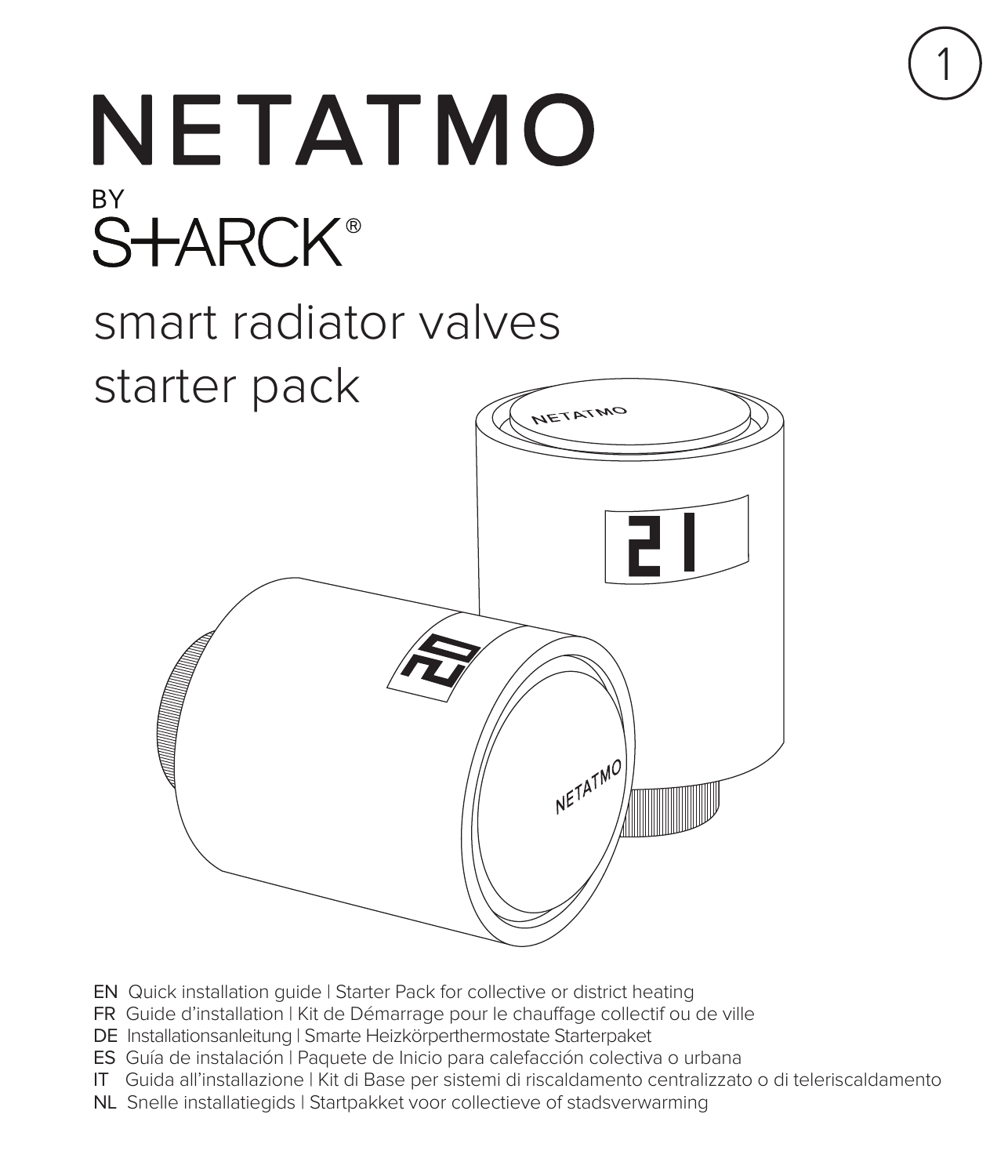| EN        | You can watch an installation tutorial video online<br>at the following address:                |
|-----------|-------------------------------------------------------------------------------------------------|
| <b>FR</b> | Une vidéo d'aide à l'installation est disponible<br>à l'adresse ci-dessous :                    |
| DE        | Unter der folgenden Adresse können Sie ein<br>Tutorial-Video zur Installation online anschauen: |
| ES        | Puedes ver un tutorial de instalación en línea en<br>la siguiente dirección:                    |
| ΙT        | Puoi quardare online un video tutorial sull'installa-<br>zione al sequente indirizzo:           |
| <b>NL</b> | U kunt een online installatievideo bekijken op de<br>volgende website:                          |
|           |                                                                                                 |

https://starterpack.netatmo.com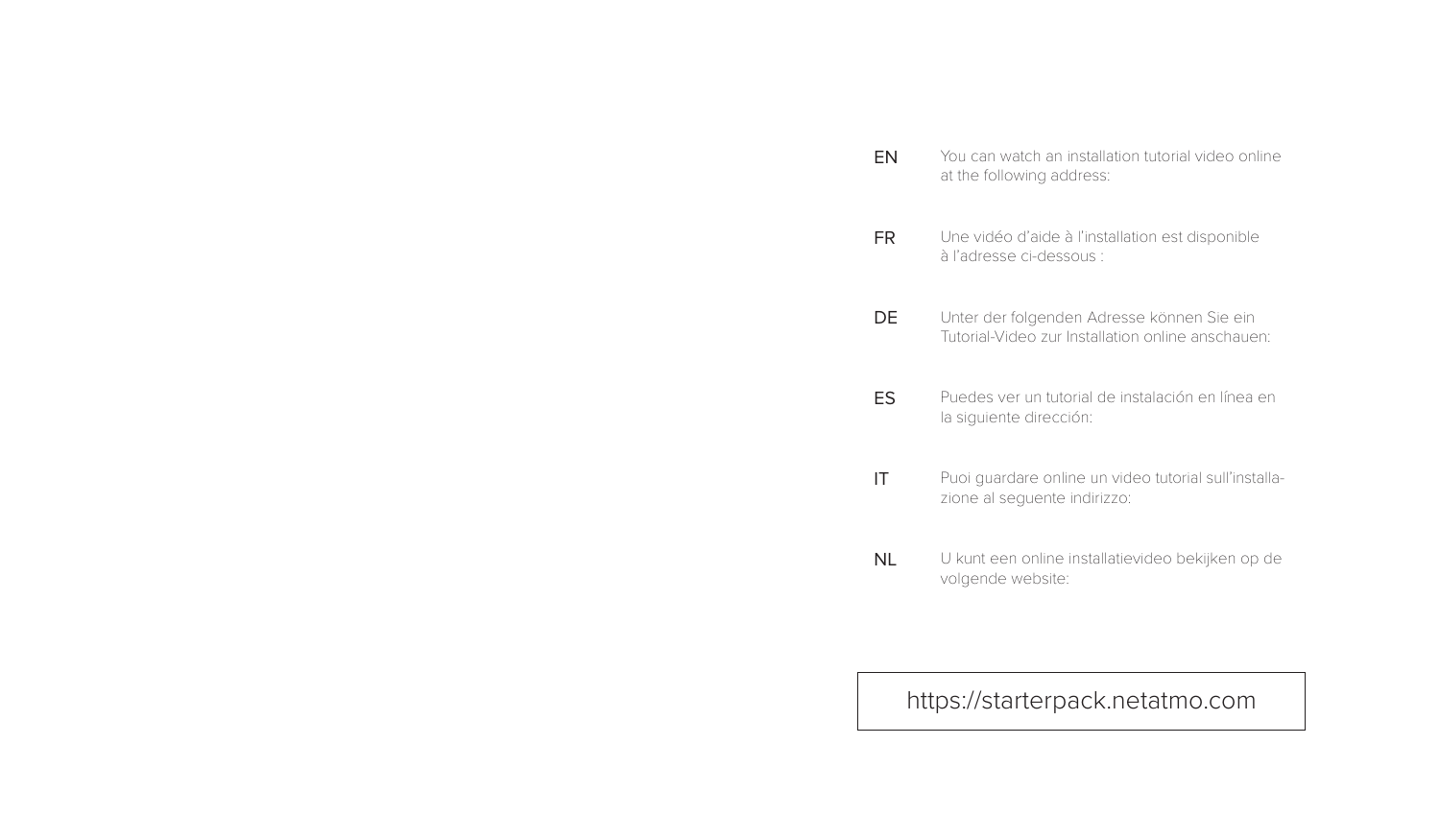



- Read these instructions carefully before starting the installation. The Starter Pack is for indoor use only and must be protected from damp and dust as well as solar radiation. EN
- FR Lire attentivement cette notice avant l'installation. Utilisez le Kit de Démarrage uniquement à l'intérieur des pièces et protégez-le de l'influence de l'humidité, de la poussière et des rayons du soleil.
- DE Lesen Sie diese Anleitung aufmerksam durch, bevor Sie mit der Installation beginnen. Das Gerät ist nur für die Verwendung in Innenräumen gedacht und muss vor Feuchtigkeit, Staub, Sonneneinstrahlung geschützt werden.
- ES Lee atentamente estas instrucciones antes de empezar la instalación. El Paquete de Inicio es solo para uso interior y debe protegerse de la humedad y el polvo, así como de la radiación solar.
- IT Leggi attentamente le seguenti istruzioni prima di cominciare l'installazione. Il Kit de Base è destinato esclusivamente a un uso per interni e deve essere protetto dall'umidità, dalla polvere e dalle radiazioni solari.
- NL Lees de instructies aandachtig voor u begint met de installatie. Het Startpakket is uitsluitend voor gebruik binnenshuis en moet worden beschermd tegen vocht en stof en tegen zonne.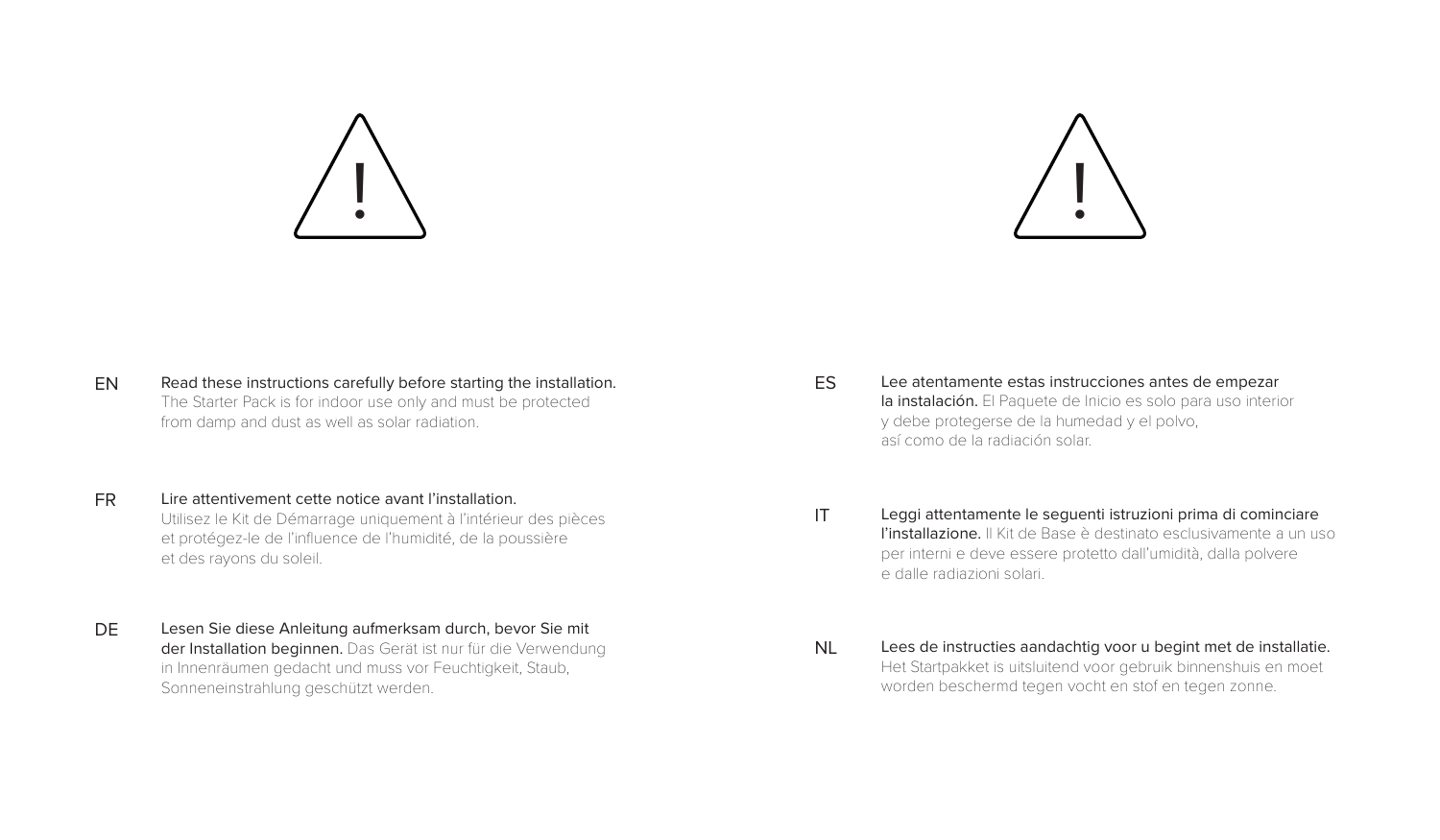This Starter Pack is exclusively for district or collective heating. If your heating installation includes an individual heating system (such as a boiler) connected to a Netatmo Thermostat, buy the Additional Smart Radiator Valves directly. If you already own a central thermostat, first buy a Netatmo Smart Thermostat then Additional Smart Radiator Valves. For more information, please visit:

FR Kit de Démarrage destiné uniquement aux installations avec chauffage collectif ou de ville. Si votre installation de chauffage comporte un chauffage individuel piloté par un Thermostat Netatmo, achetez directement les Vannes Connectées Additionnelles Netatmo. Si votre installation de chauffage comporte un thermostat d'une

autre marque, remplacez votre thermostat par un Thermostat Netatmo, puis achetez des Vannes Connectées Additionnelles Netatmo.

Pour plus d'informations visitez le site:

EN

DE

Dieses Starterpaket ist ausschließlich für Gemeinschaftsanlagen oder Fernwärme gedacht. Wenn Ihre Heizung mit einem individuellen System für Ihren Haushalt versehen (etwa einem Heizkessel) und mit einem Netatmo-Thermostat verbunden ist, kaufen Sie die Zusätzlichen Smarten Heizkörperthermostate direkt.

Wenn Sie bereits einen zentralen Thermostat besitzen, kaufen Sie zuerst einen Netatmo Smart Thermostat und anschließend die Zusätzlichen Smarten Heizkörperthermostate. Für weitere Informationen besuchen Sie unsere Webseite:

# https://www.netatmo.com and https://www.netatmo.com https://www.netatmo.com

- Este Paquete de Inicio es exclusivamente para calefacción colectiva o urbana. Si tu instalación de calefacción incluye un sistemade calefacción individual (como una caldera) conectado a un Termostato Netatmo, compra directamente las Válvulas Inteligentes Adicionales para Radiador. Si ya posees un termostato central, compra primero un Termostato Inteligente Netatmo y después las Válvulas Inteligentes Adicionales para Radiador. Para más información consulta: ES
- Il Kit di Base è destinato esclusivamente ai sistemi di teleriscaldamento o di riscaldamento centralizzato. Se il tuo impianto di riscaldamento comprende un sistema di riscaldamento autonomo (ad esempio una caldaia) connesso a un Termostato Netatmo, acquista direttamente le Valvole Intelligenti Aggiuntive per Termosifoni. Se possiedi già un termostato centrale, prima acquista un Termostato Intelligente Netatmo, poi le Valvole Intelligenti Aggiuntive per Termosifoni. Per ulteriori informazioni visita il sito: IT
- Het Startpakket is uitsluitend voor collectieve of stadsverwarming. Als uw verwarmingsinstallatie een afzonderlijk verwarmingssysteem bevat (zoals een boiler) die is aangesloten op een Netatmo Thermostaat, koopt u alleen de Netatmo Additionele Intelligente Radiatorkranen. Als u al een centrale thermostaat heeft, moet u eerst een Netatmo Intelligente Thermostaat kopen en vervolgens de Netatmo Additionele Intelligente Radiatorkranen. Ga voor meer informatie naar: NL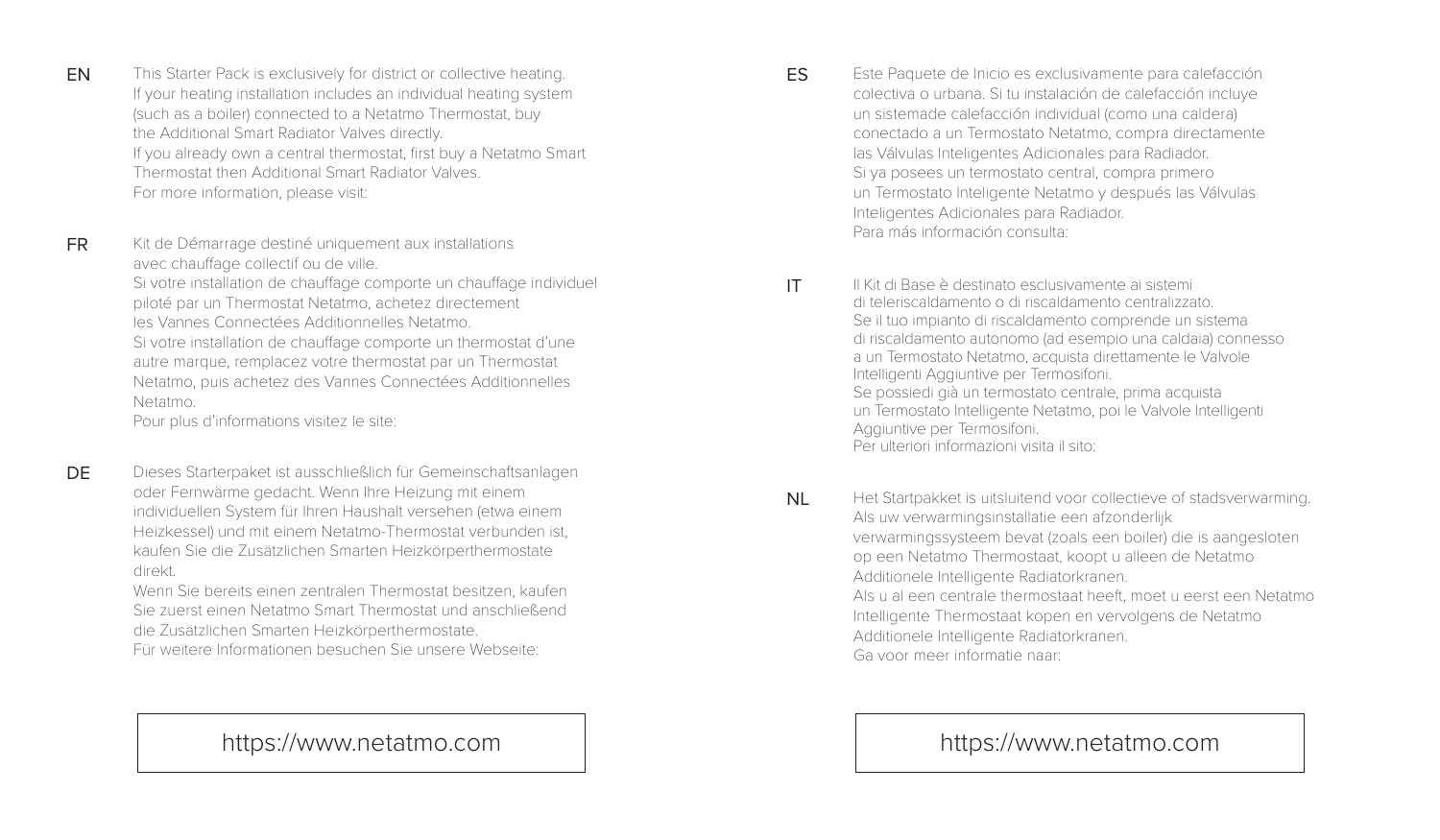# In the box





2. One Relay

4. Power plug

Giacomini

1. Two Smart Radiator Valves



3. Two sets of 2 AA batteries





and accessories

#### In the box: EN

- 1. Two Smart Radiator Valves 2. One Relay
- 3. Two sets of 2 AA batteries

#### Dans le pack : FR

# 1. Deux Vannes Connectées pour Radiateurs 2. Un Relais 3. 2 lots de 2 piles AA LR6

#### In der Box: DE

1. Zwei Smarte Heizkörperthermostate 2. Ein Relais 3. Vier Batterien vom Typ AA LR6

#### En la caja: ES

- 1. Dos Válvulas Inteligentes para Radiador 2. Un Relé
- 3. Dos juegos de 2 pilas AA

#### Contenuto della confezione: IT

- 1. Due Valvole Intelligenti per Termosifoni
- 2. Un relè
- 3. Due serie di batterie AA

#### In de doos: NL

- 1. Twee Intelligente Radiatorkranen
- 2. Een Relais
- 3. Twee sets van 2 AA-batterijen
- 4. Power plug
- 5. Two sets of colour adhesives
- 6. Two sets of radiator adaptors

and accessories

- 4. Adaptateur secteur
- 5. Deux lots de films adhésifs de couleur
- 6. Deux lots d'adaptateurs pour radiateurs et leurs accessoires
- 4. Netzteil
- 5. Zwei Sätze Farbaufkleber 6. Zwei Sätze Heizkörper-Adapter
- mit Zubehör
- 4. Enchufe de alimentación
- 5. Dos juegos de adhesivos de colores
- 6. Dos juegos de adaptadores de radiador y sus accesorios
- 4. Spina elettrica
- 5. Due serie di adesivi colorati
- 6. Due serie di adattatori per Termosifoni e relativi accessori

# 4. Stekker

- 5. Twee sets kleurenstickers
- 6. Twee sets radiatoradapters en accessoires

 $\mathbb{R}$  and  $\mathbb{R}$  and  $\mathbb{R}$  and  $\mathbb{R}$  and  $\mathbb{R}$  and  $\mathbb{R}$  and  $\mathbb{R}$  and  $\mathbb{R}$  and  $\mathbb{R}$  and  $\mathbb{R}$  and  $\mathbb{R}$  and  $\mathbb{R}$  and  $\mathbb{R}$  and  $\mathbb{R}$  and  $\mathbb{R}$  and  $\mathbb{R}$  and  $\mathbb{R}$  and

5. Two sets of colour adhesives 6. Two sets of radiator adaptors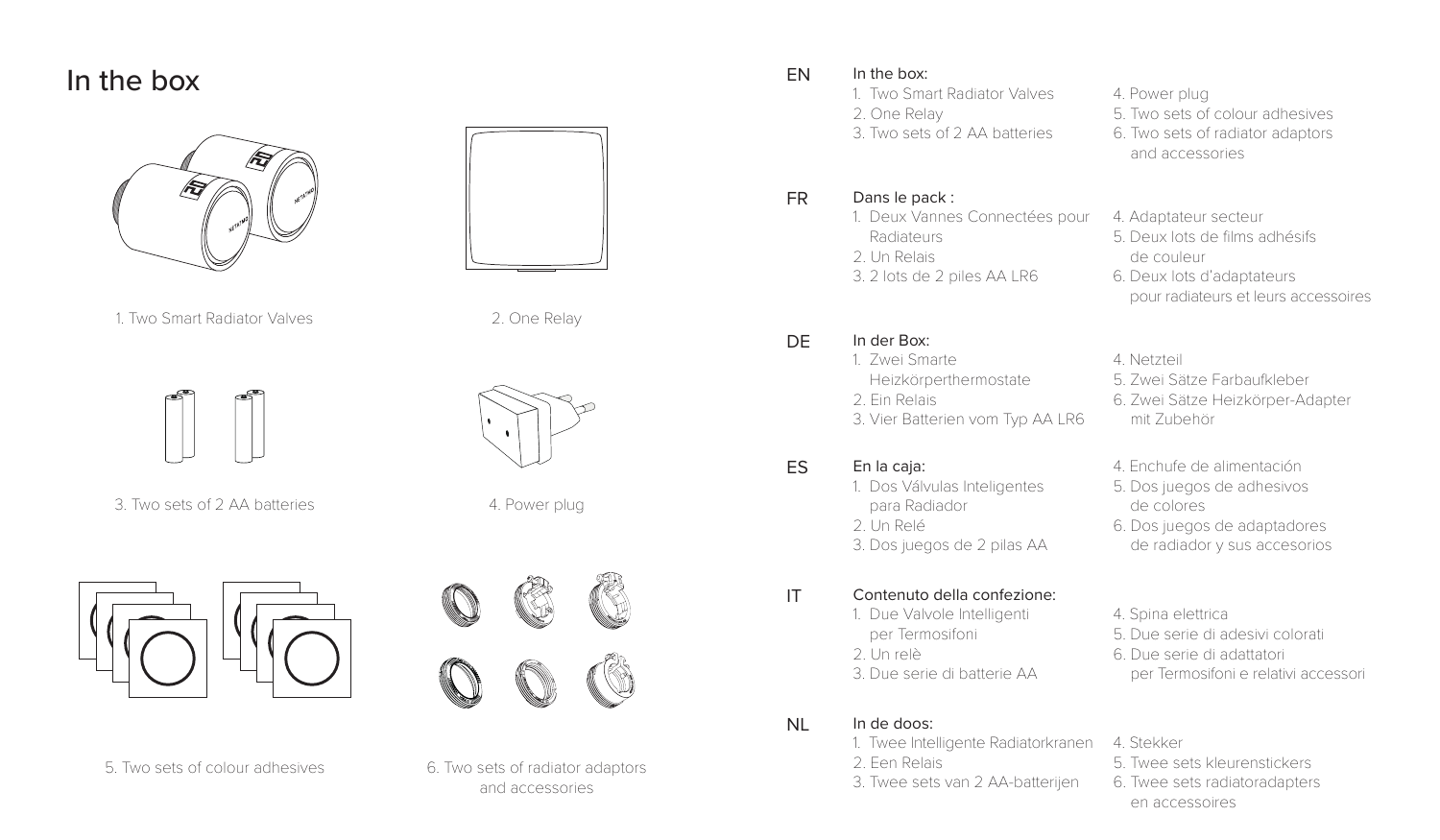# Compatibility DE



#### Compatibility EN

There are two types of radiator valves: manual valves (1), and thermostatic valves (2).

Thermostatic valves (usually with numbered graduation marks from 1 to 5) can be easily replaced with the Netatmo Valve. Note: If your installation also includes manual valves you can leave them as they are or call a professional to replace them.

#### Compatibilité FR

Il existe deux types de vannes de radiateur : les vannes manuelles (1), et les vannes thermostatiques (2). Les vannes thermostatiques (habituellement graduées de 1 à 5) peuvent être facilement remplacées par une Vanne Netatmo. Note: Si votre installation comporte également des vannes manuelles, vous pouvez les laisser telles quelles ou faire appel à un professionnel pour les remplacer.

### Kompatibilität

Es gibt zwei Arten von Heizkörperventilen: manuelle (1) und solche mit Thermostat (2).

Thermostatventile (üblicherweise mit Skala von 1 bis 5 versehen) können ganz leicht durch einen Netatmo Smarten Heizkörperthermostat ersetzt werden.

Anmerkung: Ist Ihre Installation außerdem mit manuellen Ventilen ausgestattet, so können Sie diese entweder belassen oder durch einen Profi ersetzen lassen.

#### ES Compatibilidad

Hay dos tipos de válvulas para radiador: válvulas manuales (1), y válvulas termostáticas (2). Las válvulas termostáticas (normalmente con marcas de

graduación numeradas del 1 al 5) se pueden sustituir fácilmente por la Válvula Netatmo.

Nota: Si tu instalación incluye también válvulas manuales, puedes dejarlas tal cual o llamar a un profesional para sustituirlas.

#### IT Compatibilità

Esistono due tipi di valvole per termosifoni: valvole manuali (1) e valvole termostatiche (2).

Le valvole termostatiche (generalmente dotate di scala graduata da 1 a 5) possono essere facilmente sostituite con la Valvola Netatmo. Nota: se l'installazione è dotata anche di valvole manuali, è possibile lasciarle oppure chiamare un tecnico specializzato per sostituirle.

#### NL Compatibiliteit

Er zijn twee soorten radiatorkranen: handmatige kranen (1)

en thermostaatkranen (2).

Thermostaatkranen (meestal met genummerde

instellingsmarkeringen van 1 tot 5) kunnen eenvoudig worden

vervangen door de Netatmo Radiatorkraan.

Opmerking: Als uw installatie ook handbediende kranen

bevat, kunt u ze laten zoals ze zijn of bel een vakman om ze te vervangen.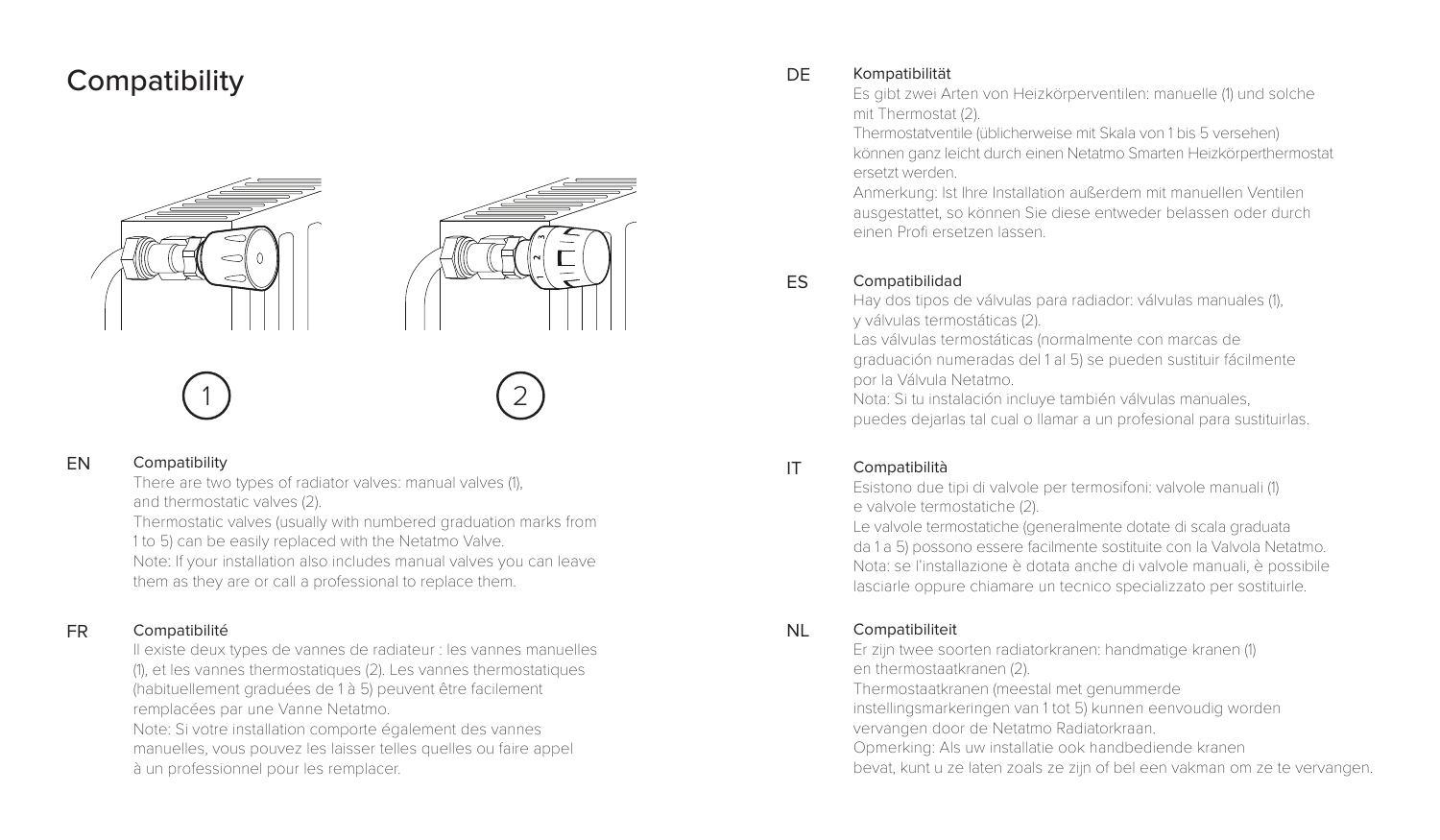# Application







- Before inserting the batteries into your Valves, download the mobile application Energy Netatmo. To find out how to remotely control your Valves from your smartphone or tablet, go to: EN
- Avant d'insérer les piles dans vos Vannes, télécharger l'application mobile Netatmo Énergie. Pour piloter vos Vannes à distance et les programmer depuis votre smartphone ou tablette, rendez-vous sur : FR
- DE Vor dem Einlegen der Batterien in die Heizkörperthermostate laden Sie bitte die Mobil-App herunter Energy Netatmo. Um Ihre Heizkörperthermostate per Smartphone oder Tablet steuern und programmieren zu können, besuchen Sie:
- ES Antes de introducir las pilas en las Válvulas, descárgate la aplicación de móvil Energy Netatmo. Para saber cómo controlar las Válvulas a distancia desde tu smartphone o tableta, consulta:
- IT Prima di inserire le batterie nelle Valvole, scaricare l'applicazione mobile Energy Netatmo. Per scoprire come controllare a distanza le Valvole Netatmo dal tuo smartphone o tablet, vai su:
- NL Voordat u de batterijen in uw Radiatorkranen plaatst, moeu u de mobiele applicatie downloaden Energy Netatmo. Voor meer informatie over het op afstand bedienen van uw Radiatorkranen met uw smartphone of tablet, gaat u naar:

# https://valve.netatmo.com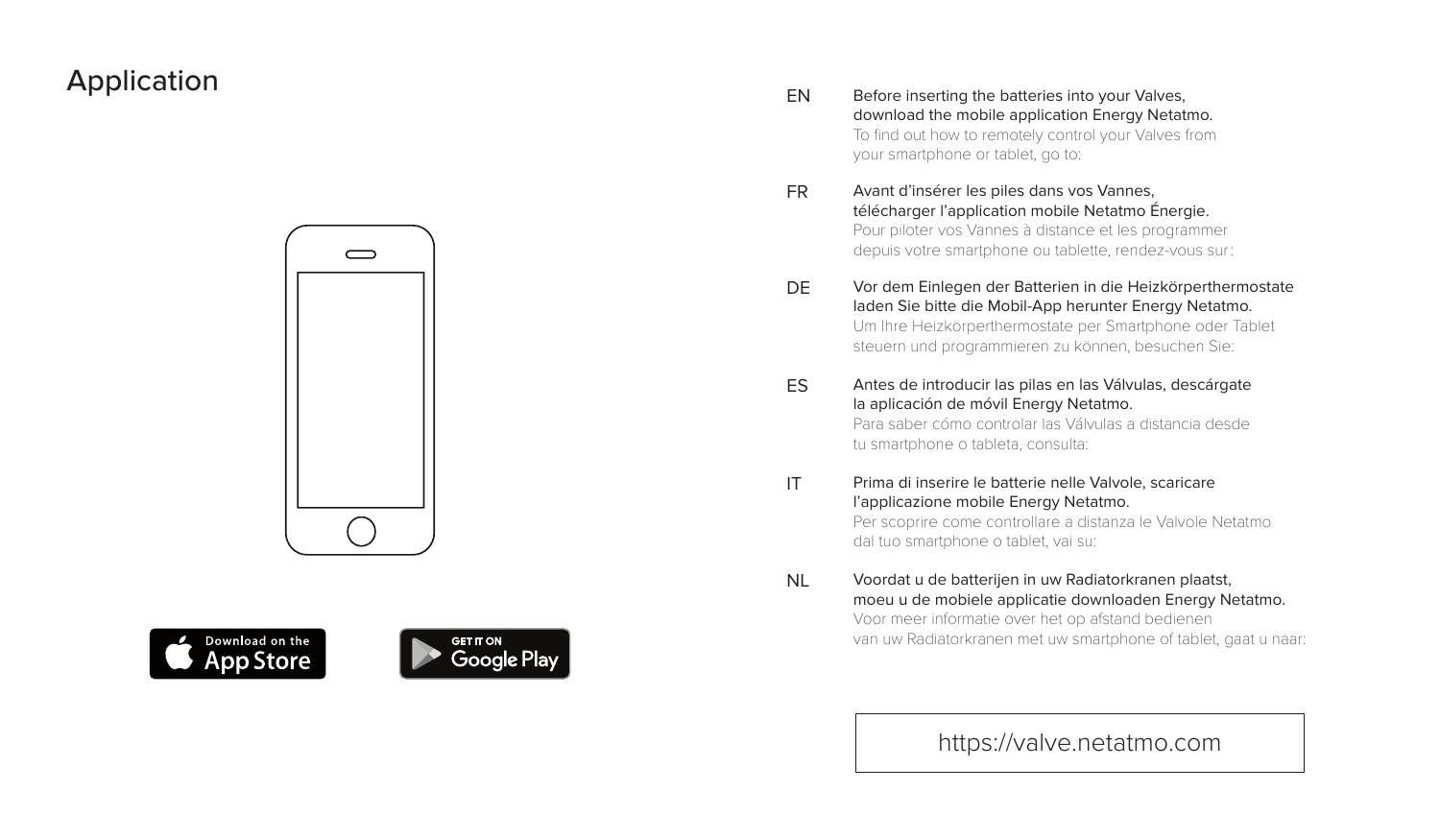# The Relay



1



2







#### Relay EN

- 1. Connect the power plug to the Relay.
- 2. Plug the Relay in a central location in your home to ensure connection to all Valves.
- 3. The light on the Relay blinks.

#### Relais FR

- 1. Connectez l'adaptateur secteur sur le Relais.
- 2. Branchez le Relais dans une pièce centrale de votre habitation, pour qu'il soit connecté à toutes vos Vannes.
- 3. La lumière du Relais clignote.

#### D<sub>E</sub> Relais

- 1. Schließen Sie das Relais an das Netzteil an.
- 2. Schließen Sie das Relais in einem möglichst zentral gelegenen Raum an, um den Anschluss an alle Ventile sicherzustellen.
- 3. Die Lampe auf dem Relais blinkt.

#### ES El Relé

- 1. Conecta el enchufe de alimentación al Relé.
- 2. Enchufa el Relé en una ubicación central de tu casa
- para garantizar la conexión a todas las Válvulas.
- 3. La luz del Relé parpadea.

#### IT Un relè

- 1. Collegare la spina elettrica al Relè.
- 2. Collega il Relè in una posizione centrale della tua abitazione per assicurare il collegamento a tutte le Valvole.
- 3. La luce del Relè lampeggia.

#### NL Een Relais

- 1. Bevestig de stekker op het Relais.
- 2. Steek het relais in op een centrale locatie in uw huis om de aansluiting op alle Kranen te waarborgen.
- 3. Het lampje op het relais knippert.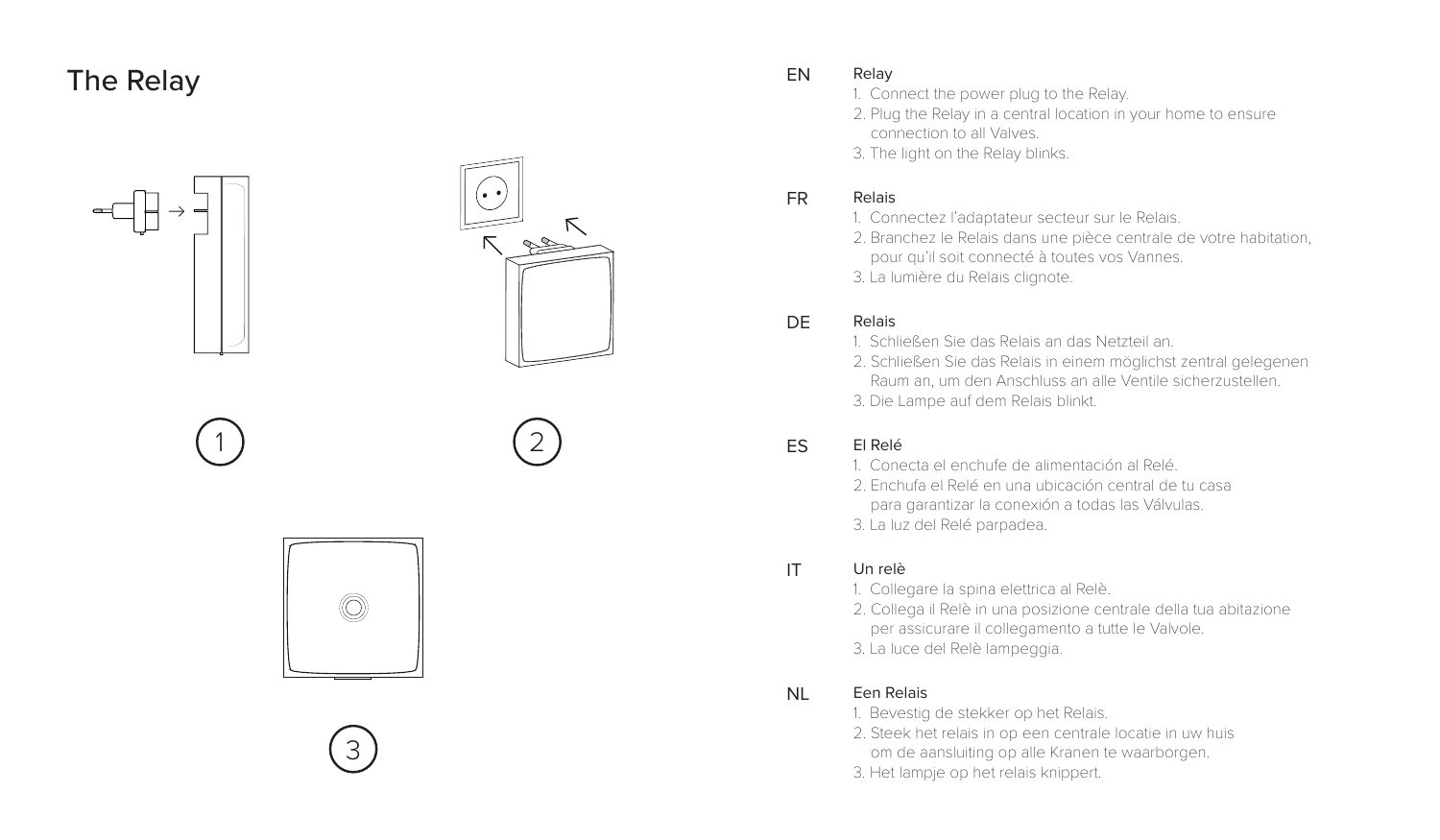# **Batteries**



#### Follow the steps below, only when required in the application EN

- 1. Open the front panel of the Valve using a small anti-clockwise rotation. 2. Open the metal battery cover.
- 3. Insert the batteries ensuring the positive and negative ends correspond.
- 4. Close the metal battery cover and replace the front panel.

#### Suivez les instructions ci-dessous, uniquement lorsque précisé dans l'application FR

- 1. Ouvrir la Vanne en tournant la face avant dans le sens inverse des aiguilles d'une montre.
- 2. Ouvrir la trappe à piles en métal.
- 3. Insérer les piles en respectant la polarité indiquée.
- 4. Refermer la trappe en métal et revisser la face avant.

#### Folgen Sie dem unten beschriebenen Ablauf nur dann, wenn die App Sie dazu auffordert. **DE**

- 1. Öffnen Sie den Heizkörperthermostat, indem Sie die vordere Abdeckung gegen den Uhrzeigersinn drehen.
- 2. Öffnen Sie die Batterieabdeckung aus Metall.
- 3. Legen Sie die Batterien ein. Achten Sie auf die richtige Polung.
- 4. Schrauben Sie die vordere Abdeckung wieder an.

#### Sigue los pasos a continuación solo cuando la aplicación lo solicite ES

- 1. Abre el panel frontal de la Válvula realizando una pequeña rotación en el sentido contrario a las agujas del reloj.
- 2. Abre la tapa metálica de las pilas.
- 3. Introduce las pilas asegurándote de que los polos positivo y negativo coincidan.
- 4. Cierra la tapa metálica de las pilas y vuelve a colocar el panel frontal.

#### Seguire i passaggi riportati di seguito, solo quando richiesto nell'applicazione IT

- 1. Aprire il pannello frontale della Valvola con una piccola rotazione antioraria.
- 2. Aprire il copri batterie in metallo.
- 3. Inserire le batterie assicurandosi che i poli negativo e positivo corrispondano.
- 4. Chiudere il copri batterie in metallo e riposizionare il pannello frontale.

#### Volg de onderstaande stappen alleen als dit gevraagd wordt in de applicatie. NL

- 1. Open het voorpaneel van de Radiatorkraan door deze een klein beetje naar links te draaien.
- 2. Open metalen batterijdeksel.
- 3. Plaats de batterijen en let erop dat de polen goed zijn.
- 4. Sluit de metalen batterijdeksel en plaats het voorpaneel terug.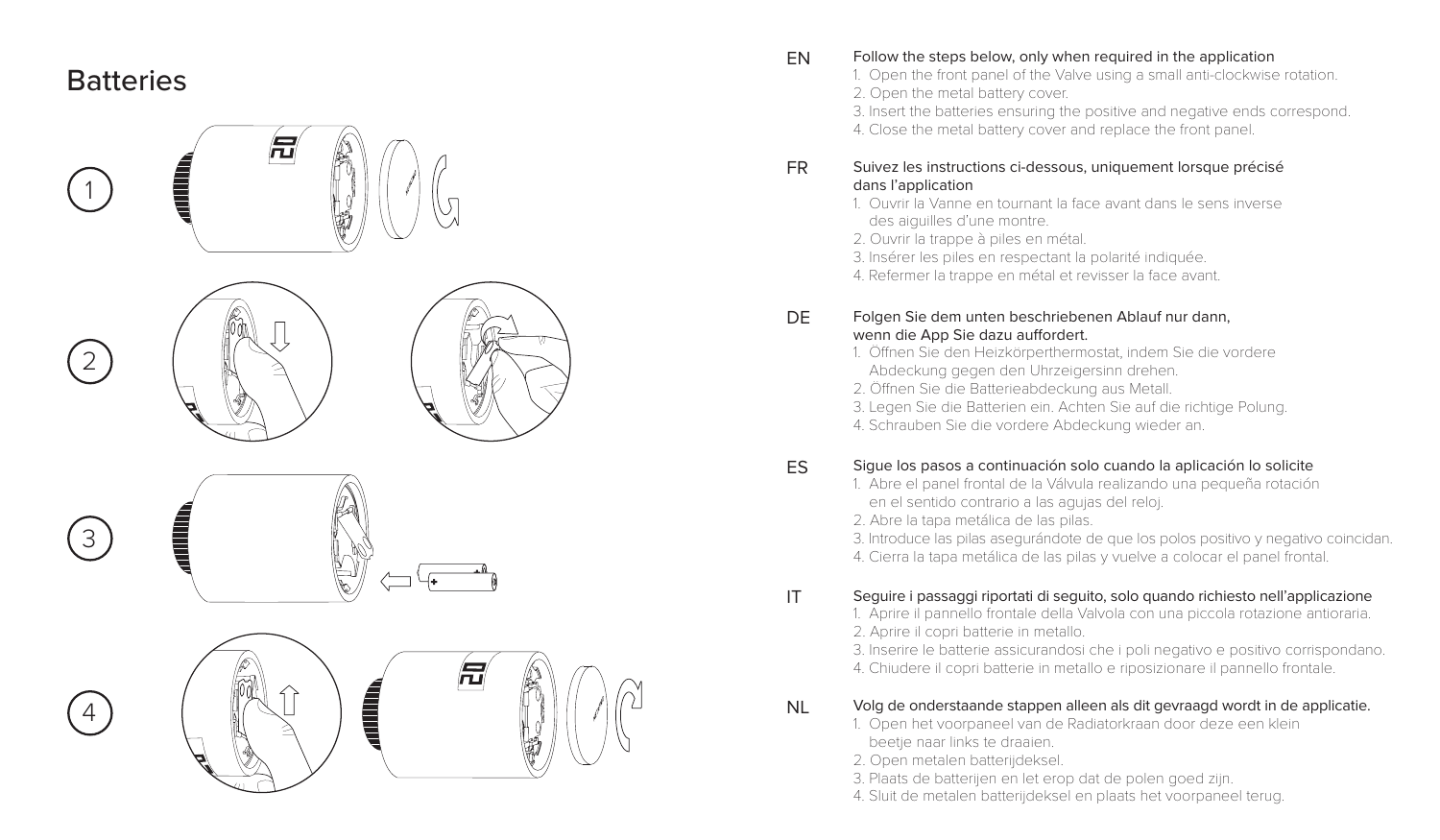# Customisation



3 **(** 4



Customisation EN

You can customise each Valve using one of the colour adhesives provided.

#### Personnalisation FR

Vous pouvez personnaliser chaque Vanne avec l'un des films adhésifs de couleur fournis.

#### DE Individuelle Gestaltung

Sie können jedem Smarten Heizkörperthermostat mit einem der mitgelieferten Farbaufkleber eine individuelle Note verleihen.

# ES Personalización

Puedes personalizar cada Válvula utilizando uno de los adhesivos de color suministrados.

# IT Personalizzazione

Puoi personalizzare ogni Valvola utilizzando uno degli adesivi colorati in dotazione.

# NL Persoonlijke aanpassing

U kunt elke Radiatorkraan personaliseren met behulp van een van de gekleurde stickers.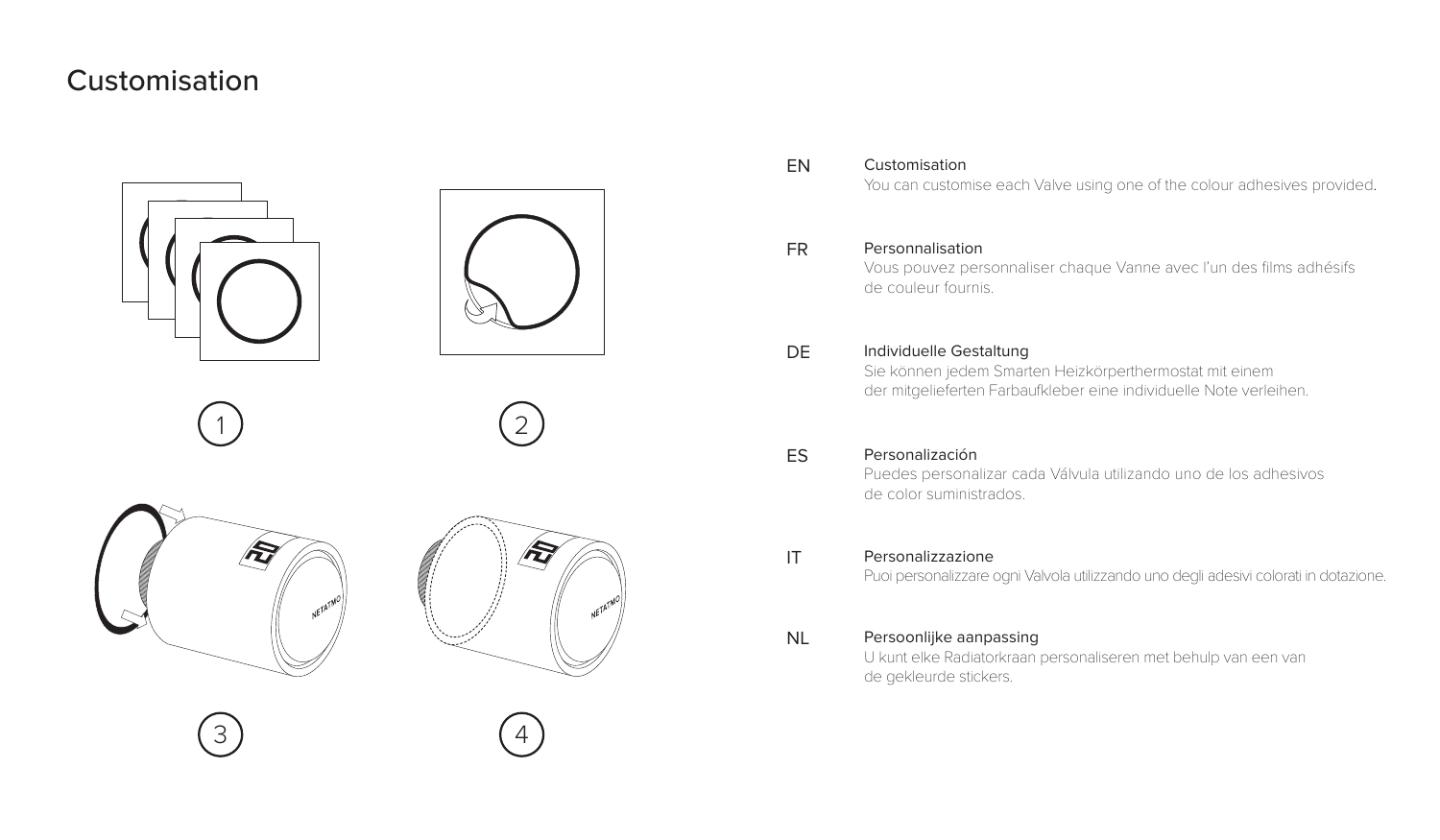# Installation



#### Removing the old valve EN

Rotate the valve counter-clockwise to remove it from the radiator (1). Unscrew the securing ring (2) and remove the valve.

#### Retirer l'ancienne vanne FR

Tournez la vanne dans le sens inverse des aiguilles d'une montre pour pouvoir la retirer plus facilement du radiateur (1). Dévissez la bague de fixation (2) et retirez la vanne.

#### D<sub>E</sub> Abnehmen des alten Thermostatventils

Drehen Sie das Thermostatventil gegen den Uhrzeigersinn, um ihn leichter von der Heizung abnehmen zu können (1). Schrauben Sie den Befestigungsring (2) los und ziehen Sie das Thermostatventil ab.

# ES Extracción de la válvula antigua

Gira la válvula en el sentido contrario a las agujas del reloj para sacarla del radiador (1). Desenrosca el anillo (2) y retira la válvula.

#### IT Rimuovere la valvola esistente

Ruotare il contatore della valvola in senso orario per rimuoverla dal termosifone (1). Svitare l'anello (2) e rimuovere la valvola.

#### NL De oude kraan verwijderen

Draai de kraan linksom om hem van de radiator (1) te verwijderen. Schroef de ring (2) los en verwijder de kraan.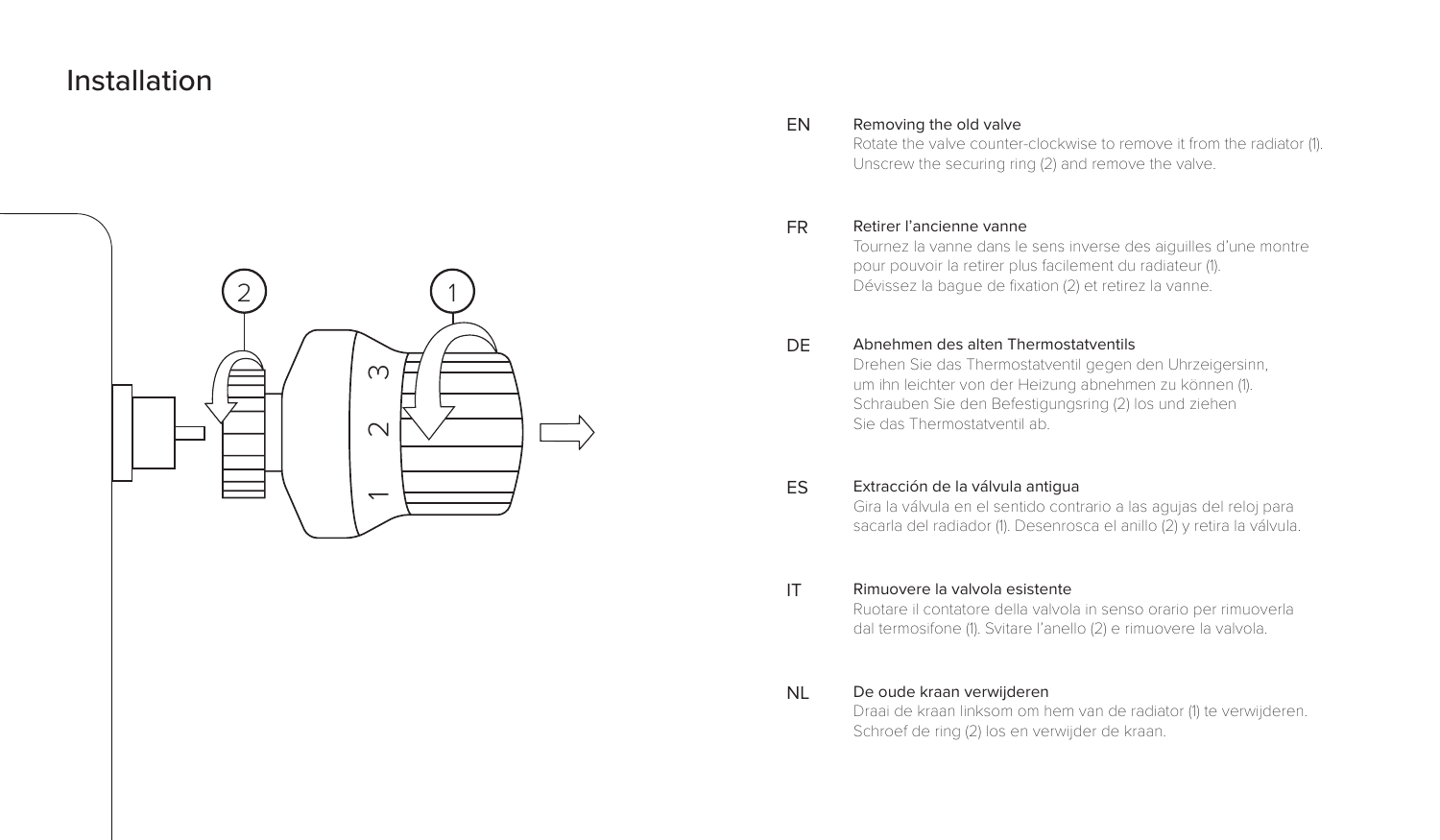

Danfoss RA



M30 x 15  $M30 \times 1.5$ 



M28 x 15



Danfoss RAVI



M30 x 1



Giacomini (GI)  $M28 \times 1.5$  Giacomini (GI)  $V(ZO|X|1, \mathbb{C})$  and  $V$  and  $V$  and  $V$ 

- Radiator Adaptors<br>that fits onto your radiator valve body. For more help, you can use our online compatibility tool at: EN
	- Utilisez le Guide de sélection des adaptateurs inclus pour choisir l'adaptateur qui correspond à votre robinet de radiateur. Vous pouvez également consulter l'outil de compatibilité en ligne : FR
- DE Benutzen Sie beiliegende Anleitung zur Adapterauswahl, um den passenden Adapter für Ihren Heizkörperthermostat zu finden.<br>
Van de Staat Adapter für Ihren Heizkörperthermostat zu finden. Sie können auch das online verfügbare Kompatibilitäts-Tool verwenden:
	- ES Utiliza la Guía de selección de adaptadores incluida para elegir el adaptador que se ajuste al cuerpo de la válvula de tu radiador. Si necesitas ayuda, puedes utilizar nuestra herramienta de compatibilidad en línea en:
	- IT Utilizzare la guida per la scelta dell'adattatore in dotazione per individuare l'adattatore adeguato per il corpo della valvola del proprio termosifone. Per un ulteriore aiuto, puoi utilizzare lo strumento di compatibilità Netatmo online su:
	- NL Gebruik de bijgeleverde selectiegids voor adapters voor het kiezen van de adapter die op uw radiatorkraan past. Voor meer hulp kunt u de online compatibiliteitstool gebruiken op:

# https://check.netatmo.com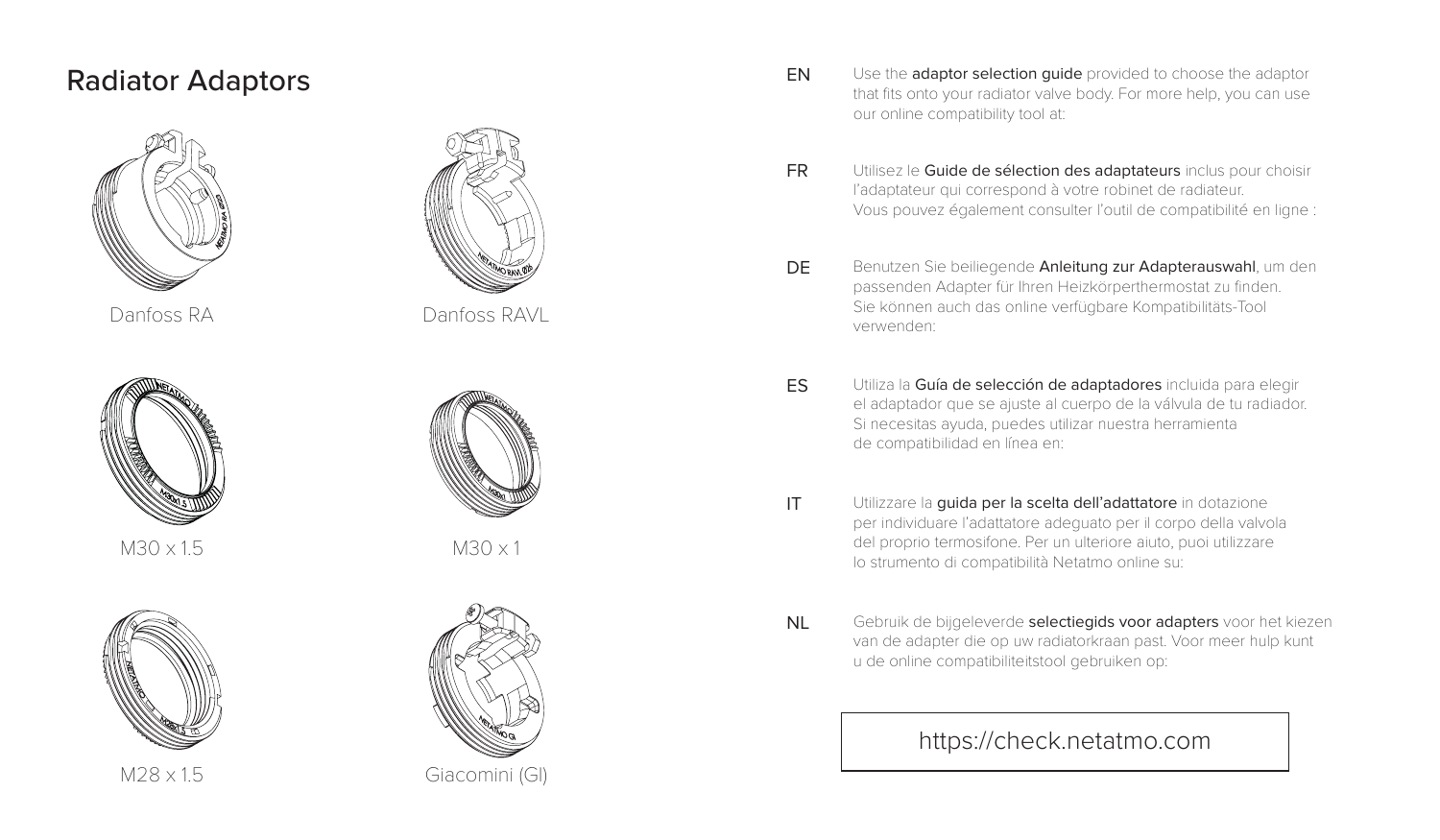# Valve installation valve installation



# EN

Fit the suitable adaptor (1) onto the valve body. Then, screw the Netatmo Valve onto the adaptor (2) while turning it to ensure the display faces the right direction.

#### Installation de la Vanne FR

Vissez l'adaptateur (1) qui convient sur le robinet du radiateur. Puis vissez la Vanne Netatmo sur l'adaptateur (2) en orientant l'écran dans le sens qui convient.

#### DE Installation des Heizkörperthermostats

Schrauben Sie den Adapter (1) auf den Anschluss des Heizkörpers. Schrauben Sie dann den Netatmo-Heizkörperthermostat auf den Adapter (2) und drehen Sie ihn, bis das Display in die richtige Richtung zeigt.

#### ES Instalación de la Válvula

Coloca el adaptador adecuado (1) en el cuerpo de la válvula. Enrosca la Válvula Netatmo en el adaptador (2) mientras la giras para asegurarte de que la pantalla mire en la dirección correcta.

#### IT Installazione Valvola

Posizionare l'adattatore adeguato (1) sul corpo della valvola. Poi, avvitare la Valvola Netatmo all'adattatore (2) ruotandolo per assicurarsi che il display sia posizionato nella giusta direzione.

#### NL Radiatorkraan installeren

Plaats de geschikte adapter (1) op de kraanbehuizing. Schroef dan de Netatmo Radiatorkraan op de adapter (2) en draai deze zodat het display in de juiste richting wijst.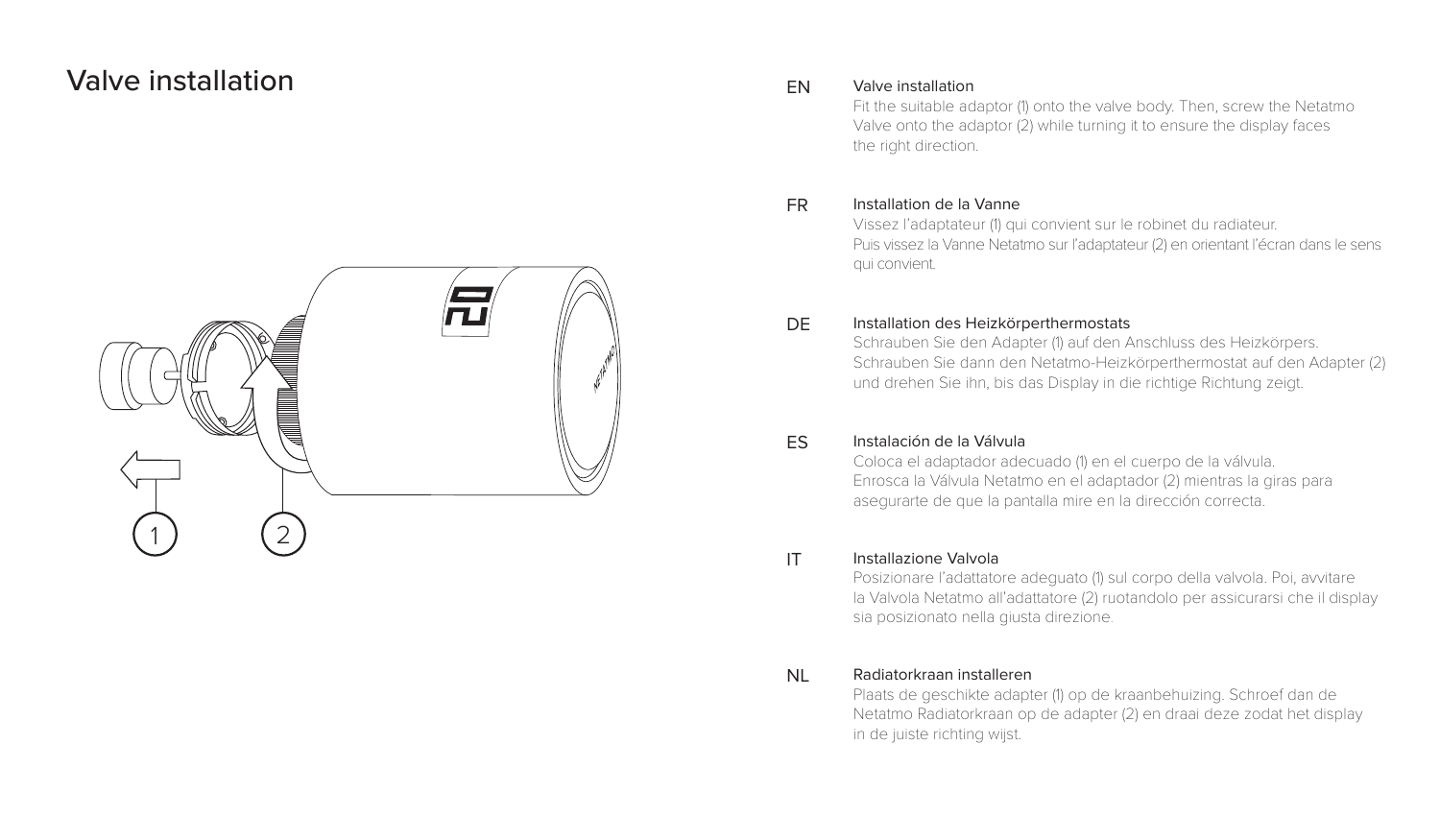





- EN The display shows the room temperature (1). To increase/<br>decrease the temperature setpoint on the Valve, twist the cylinder clockwise/anticlockwise. The manual setpoint is temporarily displayed on a black background (2). EN
	- L'écran affiche en permanence la température ambiante de la pièce (1). Pour augmenter/diminuer la température de consigne sur la Vanne, tournez légèrement le cylindre extérieur vers la droite ou la gauche. La température de consigne est alors affichée temporairement sur fond noir (2). FR
	- D<sub>E</sub> Das Display zeigt die Raumtemperatur an (1). Um die Sollwert-Temperatur zu erhöhen oder zu senken, drehen Sie den Zylinder leicht nach rechts oder nach links. Die Sollwert-Temperatur wird für einige Zeit auf schwarzem Hintergrund eingeblendet (2).
	- ES La pantalla muestra la temperatura de la habitación (1). Para aumentar/reducir la temperatura establecida en la Válvula, gira el cilindro en el sentido de las agujas del reloj/en el sentido contrario a las agujas del reloj. La configuración manual aparece temporalmente sobre un fondo negro (2).
	- IT Il display indica la temperatura della stanza (1). Per aumentare/ diminuire la temperatura impostata sulla Valvola, ruotare il cilindro in senso orario/antiorario. La temperatura impostata manualmente viene temporaneamente visualizzata su uno sfondo nero (2).
	- NL Het display toont de kamertemperatuur (1). Om de temperatuur te verhogen/verlagen, draait u de cilinder rechtsom/linksom. Het handmatige instelpunt wordt kort weergegeven op een zwarte achtergrond (2).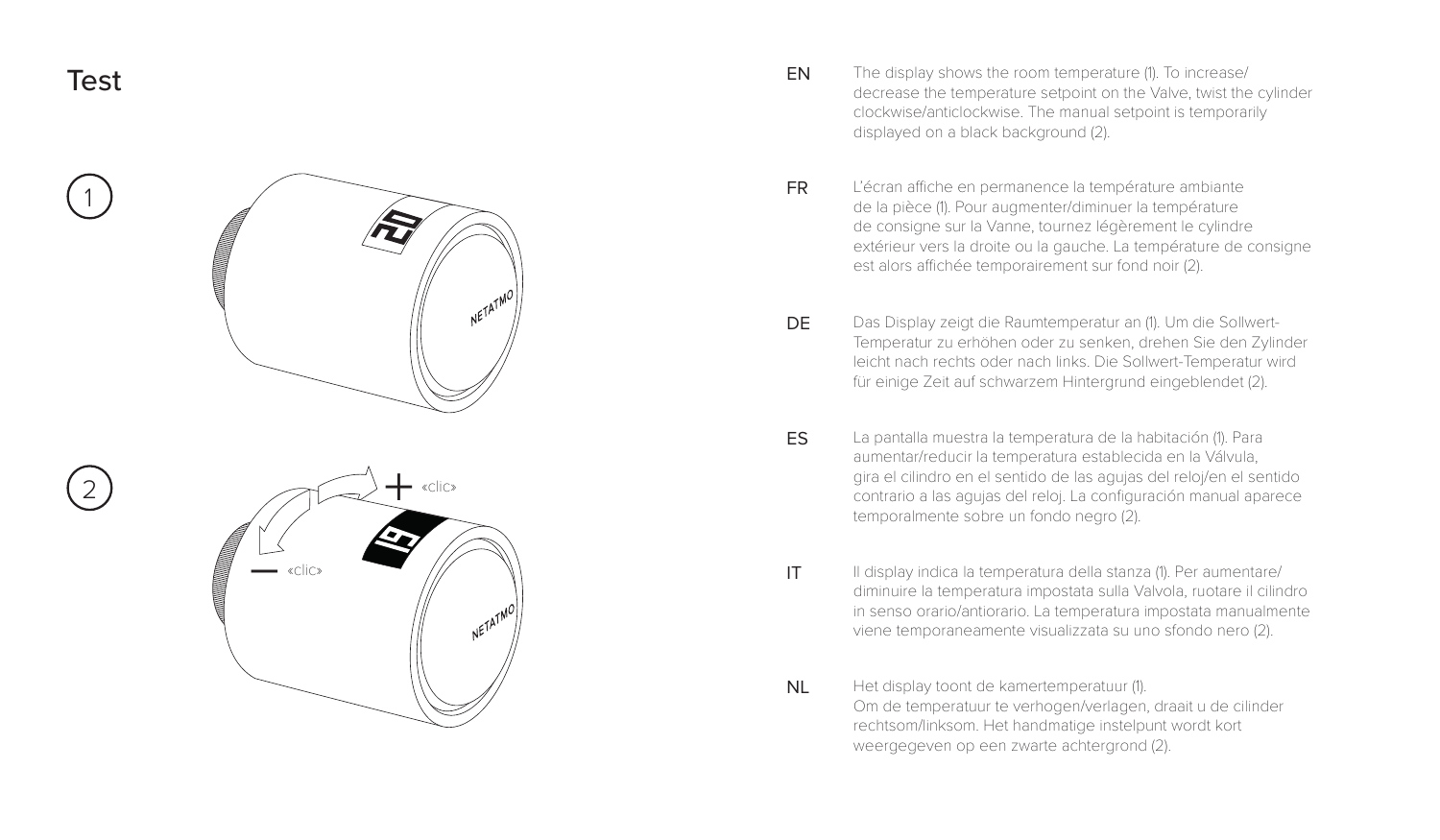# Installation advice





#### Installation advice EN

Do not block air ventilation next to the Valve (curtain, radiator cover…) Do not cover.

#### Conseils d'installation FR

Veillez à ne pas empêcher la circulation d'air à proximité de la Vanne (rideau, tablette de radiateur…) Ne pas couvrir.

# DE Tipps für die Installation

Sorgen Sie dafür, dass die Luft in der Nähe des Heizkörperthermostat frei zirkulieren kann und nicht durch Vorhänge, Heizungsabdeckungen oder Ähnliches behindert wird. Nicht abdecken.

# ES Consejo de instalación

No bloquees la ventilación de aire al lado de la Válvula (cortina, tapa del radiador, etc.) No cubrir..

# IT Consiglio per l'installazione

Non bloccare l'areazione vicino alla Valvola (tenda, copri termosifone, ecc.) Non coprire.

### NI Installatieadvies

Blokkeer de luchtventilatie naast de Radiatorkraan niet (gordijn, radiatorafdekking enz.) Niet afdekken.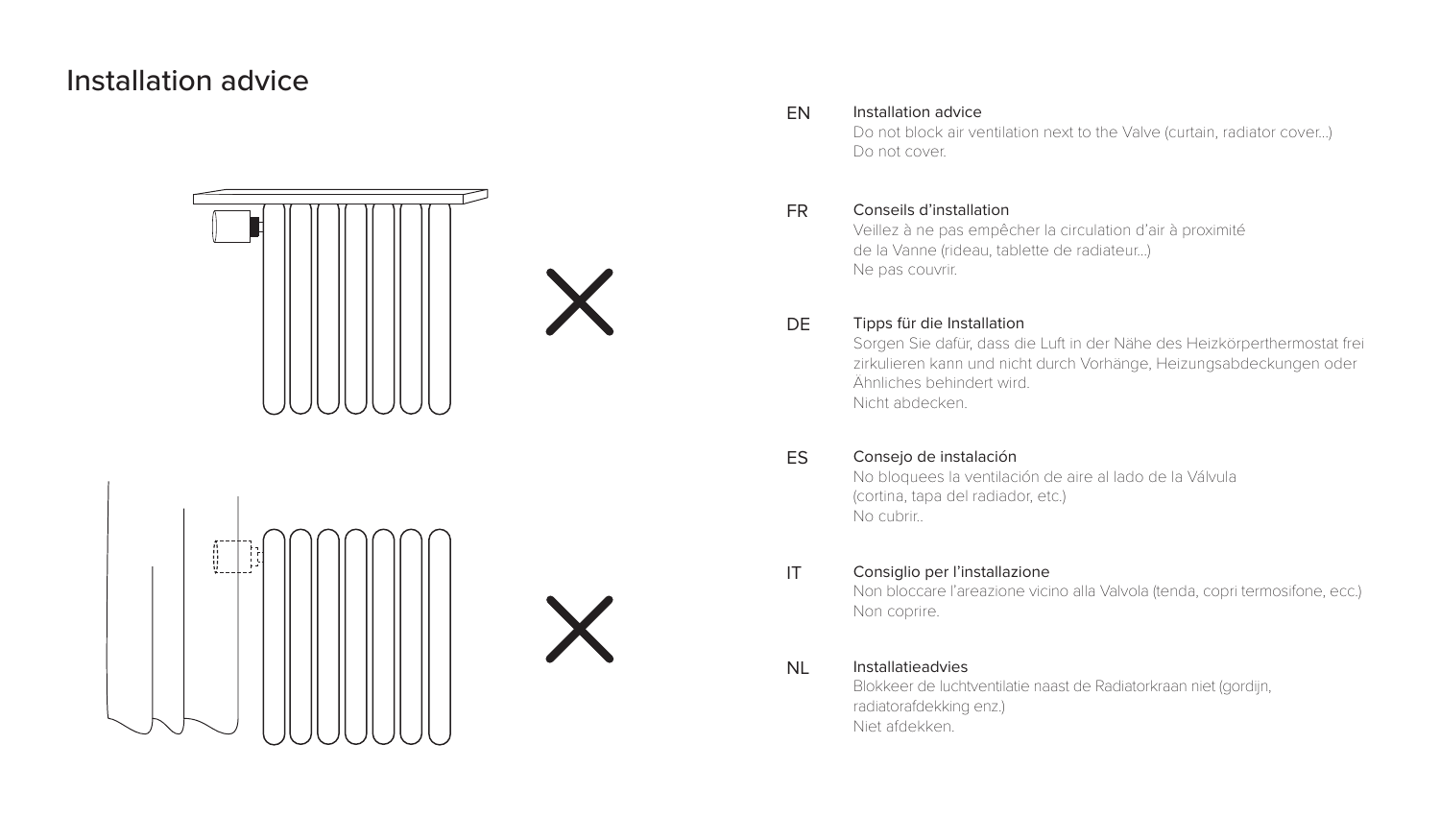# Technical specification

# ENGLISH

#### SIZE

Valve: 58 mm (diameter), 80 mm (L) Relay: 83 x 83 x 24 mm

#### **WEIGHT**

Valve: 186 g (including batteries) Relay: 110 g (excluding the power plug)

#### **DESIGN**

Designed by Starck

#### SENSORS AND MEASUREMENTS

Temperature (measurement): Range: 0°C to 50°C Accuracy: +/- 0.5°C

Temperature (setpoint): Range: 5°C to 30°C Increment: 0.5°C

#### Motor:

Linear motion: 8 mm max Noise level: < 35 dBA Spring force: 80 N max

### E-PAPER DISPLAY

Energy efficient, longer battery life and optimal readability.

#### FREE APP, LIFETIME SUPPORT

No subscription fee. App available on the App Store and on Google Play. Free access to your online personal dashboard. Accessible from multiple devices.

### WIRELESS SPECIFICATIONS

802.11 b/g/n compatible (2.400-2.496 GHz @ 100mW). Supported security: Open/WEP/WPA/ WPA2 personal (TKIP and AES). Wireless connection between Valves and Relay: Iong-range radio (868.9-8691 869.7-869.9 MHz @16mW).

#### POWER AND BATTERIES ( PER VALVE)

Two 1.5V AA batteries. Two year-battery life.

#### SETUP AND COMPATIBILITY ( PER VALVE)

6 radiator adaptors suitable for use with the following valve bodies: M30x1.5, M30x1.0, M28x15, Danfoss RAVL, Danfoss RA Giacomini.

#### **HOMEKIT**

Controlling this HomeKit-enabled accessory automatically and away from home requires an Apple TV with tvOS 10 or later or an iPad with iOS 10 or later set up as a home hub. Communication between iPhone, iPad, or iPod touch and the HomeKit-enabled Relay is secured by HomeKit technology.

-------------------------------------------------

#### SAFETY WARNINGS

This device must be installed according to the applicable norms. Use only with supplied power plug adaptor. This device is for indoor use only. Before inserting the batteries, check that the contacts in the device and on the batteries are clean, is necessary clean them. Note the polarity (+/-) when inserting the batteries. Do not throw the batteries into a fire, short-circuit them or dismantle them. Keep children away from batteries. Seek medical attention immediately if a battery is swallowed. Do not attempt to repair the device yourself; customer service is available.

Any changes or modifications to this unit not expressly approved by the party responsible for compliance could void the user's authority to operate the equipment.

Relay insulation: class II devices. This device is not intended for use by persons (including children) with reduced physical, sensory or mental capabilities, or lack of experience and knowledge, unless they have been given supervision or instruction concerning use of the appliance by a person responsible for their safety. Children should be supervised to ensure that they do not play with the appliance.

### LEGAL NOTICE

Use of the Works with Apple HomeKit logo means that an electronic accesory has been designed to connect specifically to iPod, iPhone or iPad, respectively, and has been certified by the developer to meet Apple performance standards. Apple is not responsible for the operation of this device or its compliance with safety and regulatory standards.

Please note that the use of this accessory with iPod, iPhone, or iPad may affect wireless performance.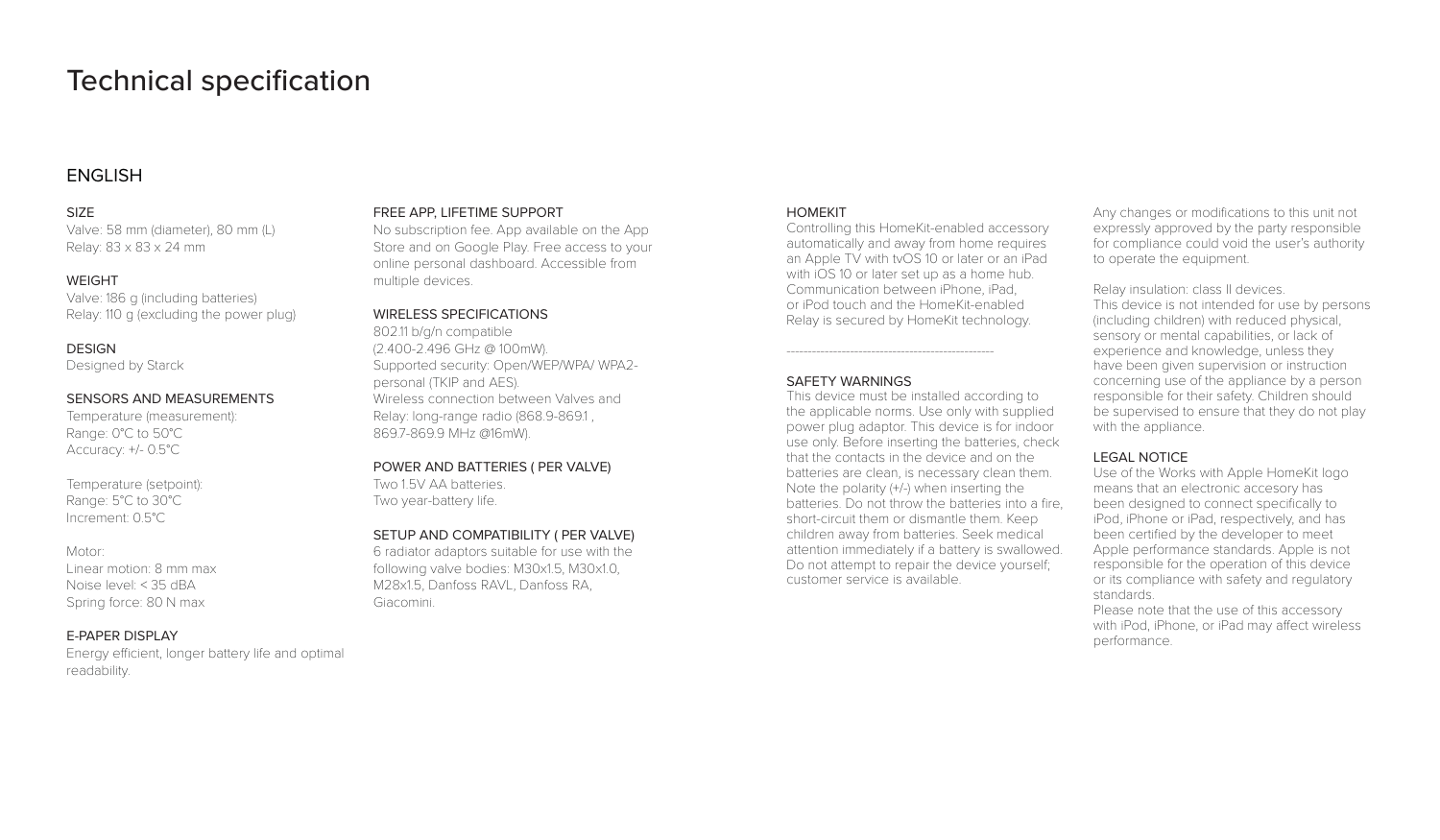# Caractéristiques techniques

# **FRANCAIS**

#### **DIMENSIONS**

Vanne : 58 mm (diamètre), 80 mm (L) Relais : 83 x 83 x 24 mm

#### POIDS

Vanne : 186 g (piles incluses) Relais : 110 g (hors adaptateur secteur)

#### **DESIGN**

Dessinée par Starck

### CAPTEURS ET MESURES

Température (mesurée) : Plage de mesure : 0°C à 50°C Précision : +/- 0,5°C

Température (consigne) : Plage de réglage : 5°C à 30°C Incrément : 0,5°C

#### Moteur :

Course linéaire : 8 mm max Niveau sonore : < 35 dBA Force de poussée : 80N max

### ÉCRAN E-PAPER

économe en énergie, autonomie allongée et lisibilité optimale.

### APPLICATION GRATUITE, À VIE

Pas de frais d'abonnement. Application disponible sur l'App Store et Google Play. Accessible depuis plusieurs appareils et plusieurs utilisateurs.

### CARACTÉRISTIQUES SANS-FIL

Compatible WiFi 802,11 b/g/n (2.400-2.496 GHz @ 100mW). Sécurités supportées : ouvert/WEP/WPA/ WPA2-personal (TKIP et AES) Connexion sans fil entre une Vanne et un Relais : radio longue portée (868.9-869.1 , 869.7-869.9 MHz @16mW)

#### ALIMENTATION ET PILES (PAR VANNE)

Deux piles alcalines AA 1,5 V Deux ans d'autonomie.

### COMPATIBILITÉ ET INSTALLATION

6 adaptateurs fournis pour les corps de vanne suivants : M30x1.5, M30x1.0, M28x1.5, Danfoss RAVL, Danfoss RA, Giacomini.

#### HOMEKIT

Pour contrôler à distance et automatiquement cet accessoire utilisant HomeKit, il est nécessaire d'utiliser une Apple TV avec le logiciel tvOS 10 ou supérieur, ou un iPad avec iOS 10 ou supérieur configuré comme concentrateur.

### AVERTISSEMENTS

L'appareil doit être installé selon les normes en vigueur. N'utilisez que l'adapteur secteur. fourni. Cet appareil est exclusivement conçu pour un usage en intérieur. Avant d'insérer les piles, vérifiez que les points de contact sur l'appareil ainsi que sur les piles sont propres et nettoyez-les, si nécessaire. Faites attention à la polarité (+/-) lors de l'insertion des piles. Ne pas jeter les piles au feu, les court-circuiter ou les ouvrir. Tenez les enfants à l'écart des piles. En cas d'ingestion, consultez immédiatement un médecin. Ne pas essayer de réparer cet appareil vous même, un service après-vente est à votre disposition.

Tout changement ou toute modification non approuvé expressément dans ce manuel peut annuler votre droit relatif au fonctionnement et/ ou au service de garantie de cet appareil.

#### Isolation du relais : classe II.

Cet appareil n'est pas fait pour être utilisé par des personnes handicapées physiquement ou mentalement ou par des personnes non compétentes (y compris les enfants), sauf si ces personnes sont surveillées ou supervisées par une personne responsable de leur sécurité. Les enfants doivent être surveillés afin de s'assurer qu'ils ne jouent pas avec l'appareil.

#### MENTIONS LÉGALES

L'utilisation du logo HomeKit signifie qu'un accessoire électronique a été conçu spécifiquement pour se connecter à un iPod, iPhone ou iPad, et a été certifié par le développeur pour atteindre les standards de performance Apple. Apple n'est pas responsable du fonctionnement de cet appareil ni de son respect des normes de sécurité et standards réglementaires. Veuillez noter que l'utilisation de cet accessoire avec un iPod, iPhone ou iPad pourrait affecter les performances sans-fil.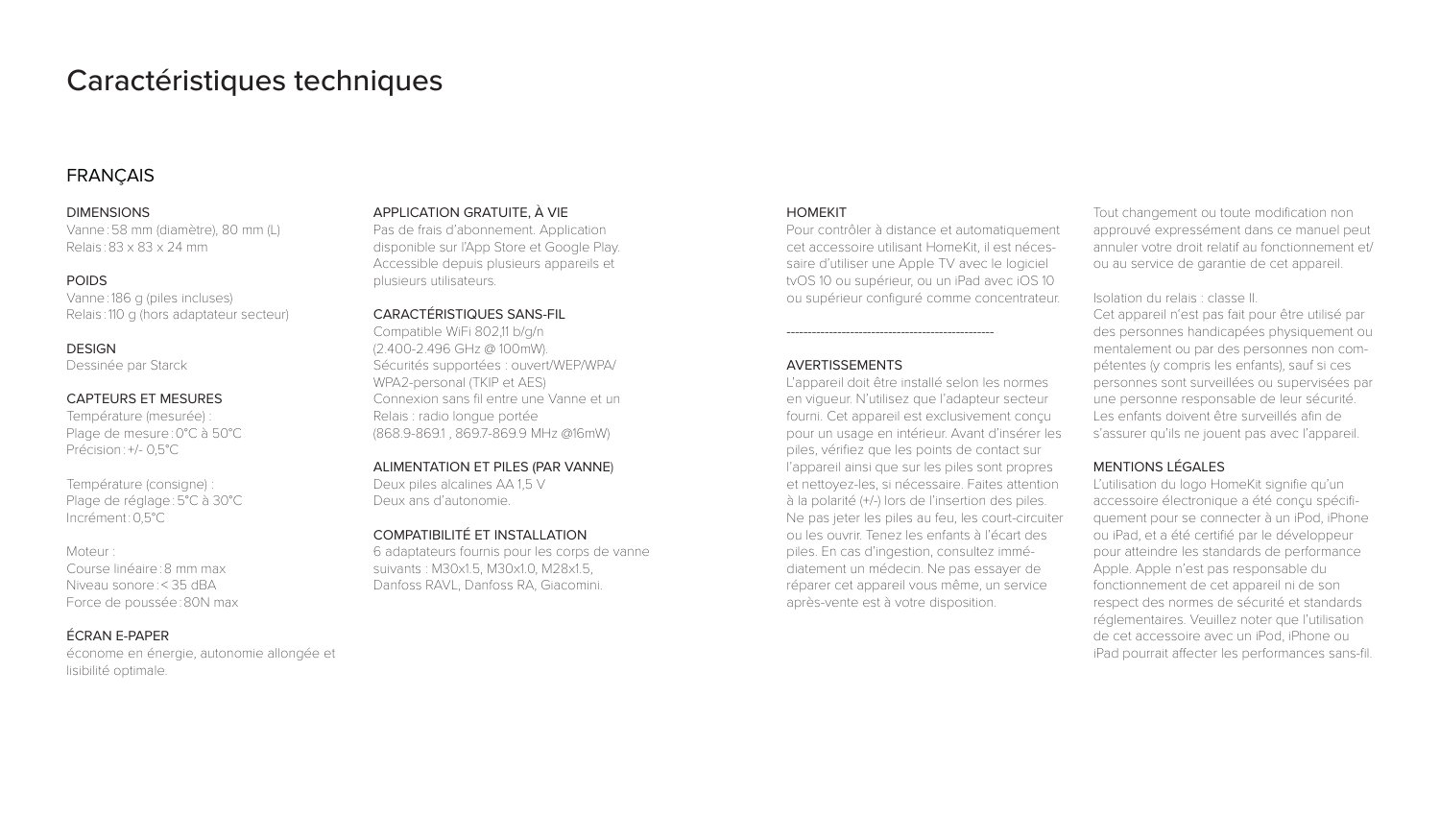# Technische Daten

# **DEUTSCH**

#### **ARMESSUNGEN**

Heizkörperthermostat: 58 mm (Durchmesser), 80 mm (L) Relais: 83 x 83 x 24 mm

#### GEWICHT

Heizkörperthermostat: 186 g (einschließlich Batterien) Relais: 110 g (ohne Netzteil)

# **DESIGN**

Design von Starck

### SENSOREN UND MESSUNGEN

Temperatur (gemessen): Messbereich: 0 °C bis 50 °C Genauigkeit: +/- 0,5 °C

Temperatur (Sollwert): Einstellbereich: 5 °C bis 30 °C Schrittweite: 0,5 °C

#### Motor :

Linearer Hub, max. 8 mm Geräuschpegel: < 35 dBA Federkraft: max. 80 N

### E-PAPER-DISPLAY

Sparsam, mit langer Batteriedauer und optimaler Lesbarkeit.

#### KOSTENLOSE APP, LEBENSLANGER SUPPORT

Keine Abonnementgebühren. App im App Store und auf Google Play erhältlich. Zugriff über verschiedene Geräte und durch mehrere Nutzer.

#### MERKMALE FÜR DEN WLAN-BETRIEB

Kompatibel mit WLAN 802,11 b/g/n (2.400-2.496 GHz @ 100mW). Unterstützte Sicherheit: Offen/WEP/WPA/ WPA2-personal (TKIP und AES). Drahtlose Verbindung zwischen Heizkörperthermostat und Relais: Funk mit großer Reichweite (868 9-8691 869.7-869.9 MHz @16mW).

#### STROMVERSORGUNG UND BATTERIEN (PRO HEIZKÖRPERTHERMOSTAT) .<br>2 Alkaline-Batterien (AA 1.5 V)

Batterien halten 2 Jahre.

#### KOMPATIBILITÄT UND INSTALLATION

6 Adapterringe für folgende Thermostatkörper: M30x1.5, M30x1.0, M28x1.5, Danfoss RAVL, Danfoss RA, Giacomini.

#### HOMEKIT

Das automatische Steuern dieses HomeKit-fähigen Zubehörs, wenn Sie nicht zuhause sind, erfordert ein Apple TV mit tvOS 10 oder höher oder ein iPad mit iOS 10 oder höher, konfiguriert als Home Hub.

### SICHERHEITSHINWEIS

-------------------------------------------------

Dieses Gerät muss gemäß den geltenden Normen installiert werden. Verwenden Sie nur den im Lieferumfang enthaltenen Netzadapter. Dieses Gerät ist nur zur Benutzung im Innenbereich bestimmt. Bevor Sie die Batterien einsetzen, kontrollieren Sie, ob die Kontakte im Gerät und die Kontaktflächen an den Batterien sauber sind. Reinigen Sie sie nötigenfalls. Achten Sie beim Einsetzen der Batterien auf die Polarität (+/-). Batterien nicht in ein Feuer werfen, kurzschließen oder auseinandernehmen. Halten Sie Kinder von Batterien fern. Falls ein Kind eine Batterie verschluckt hat, suchen Sie sofort einen Arzt auf. Versuchen Sie nicht, das Gerät selbst zu reparieren, sondern wenden Sie sich an den Kundendienst.

Veränderungen, die nicht ausdrücklich von der für die Übereinstimmung verantwortlichen Partei genehmigt sind, können dazu führen, dass die Betriebsgenehmigung des Benutzers erlischt.

Relais isolierung: Geräte der Klasse II. Dieses Gerät ist nicht dafür bestimmt, durch Personen (einschließlich Kinder) mit eingeschränkten physischen, sensorischen oder geistigen Fähigkeiten oder mangels Erfahrung und/oder mangels Wissen benutzt zu werden, es sei denn, sie werden durch eine für ihre Sicherheit zuständige Person beaufsichtigt oder erhielten von ihr Anweisungen, wie das Gerät zu benutzen ist. Kinder sollten beaufsichtigt werden, um sicherzustellen, dass sie nicht mit dem Gerät spielen.

### RECHTLICHER HINWEIS

Die Verwendung des HomeKit Logos bedeutet, dass ein elektronisches Zusatzgerät speziell für die Verbindung mit iPod, iPhone oder iPad konzipiert wurde, und vom Entwickler zertifiziert wurde, dass es den Apple Leistungsstandards entspricht. Apple ist für den Betrieb dieses Gerätes oder für seine Einhaltung der Sicherheits- und regulatorischen Normen nicht verantwortlich. Bitte beachten Sie, dass die Benutzung dieses Zusatzgerätes mit iPod, iPhone oder iPad die drahtlose Leistung beeinträchtigen kann.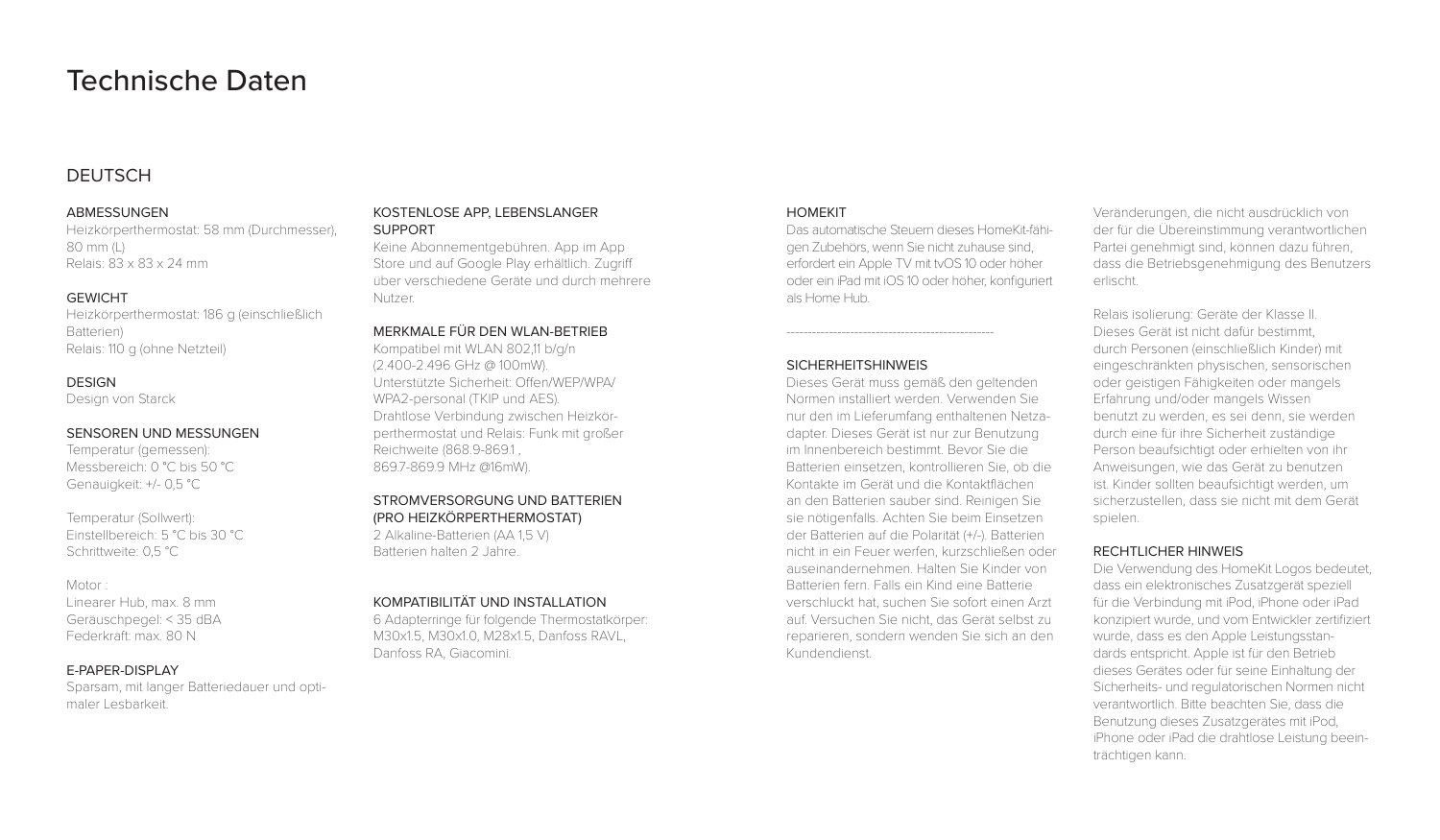# Especificaciones

# ESPAÑOL

#### DIMENSIONES

Válvula: 58 mm (diámetro), 80 mm (L) Relé: 83 x 83 x 24 mm

### PESO

Válvula: 186 g (incluyendo las pilas) Relé: 110 g (excluyendo el enchufe de alimentación)

### DISEÑO

Diseñado por Starck

### SENSORES Y MEDICIONES

Temperatura (medición): Rango: 0 °C a 50 °C Precisión: +/- 0,5 °C

Temperatura (prefijada): Rango: 5 °C a 30 °C Incremento: 0,5 °C

#### Motor:

Movimiento lineal: 8 mm máx Nivel de ruido: < 35 dBA Fuerza del resorte: 80 N máx

#### PANTALLA F-PAPER

Eficiencia energética, mayor duración de las pilas y legibilidad óptima.

#### APLICACIÓN GRATUITA, SOPORTE DE POR VIDA

Sin cuota de suscripción. Aplicación disponible en la App Store y Google Play. Acceso gratuito a tu panel de control personal en línea. Accesible desde múltiples aparatos.

### ESPECIFICACIONES INALÁMBRICAS

Compatible wifi 802.11 b/g/n (2.400-2.496 GHz @ 100mW). Protocolos de seguridad soportados: Abierto/ WEP/WPA/ WPA2-personal (TKIP y AES). Conexión inalámbrica entre las Válvulas y el Relé: radio de largo alcance (868.9-869.1 , 869.7-869.9 MHz @16mW).

#### ALIMENTACIÓN Y PILAS (POR VÁLVULA) Dos pilas AA 15V.

Duración de la pila: 2 años.

### CONFIGURACIÓN Y COMPATIBILIDAD (POR VÁLVULA)

6 adaptadores de radiador adecuados para los cuerpos de válvulas siguientes: M30x1.5 M30x10, M28x15, Danfoss RAVL, Danfoss RA Giacomini.

#### HOMEKIT

Controlar este accesorio con HomeKit habilitado automáticamente y desde fuera de casa requiere una Apple TV con tvOS 10 o posterior o un iPad con iOS 10 o posterior configurado como hub doméstico.

# ------------------------------------------------- ADVERTENCIAS DE SEGURIDAD

Este dispositivo se debe instalar en conformidad con la normativa vigente. Utilizar solamente con el adaptador de enchufe de alimentación. Este dispositivo es para su uso en interiores solamente. Antes de introducir las baterías, compruebe que los contactos en el dispositivo y en las baterías estén limpios, si es necesario límpielos. Tenga en cuenta la polaridad (+/-) cuando introduzca las baterías. No arroje las baterías al fuego, las cortocircuite o desmonte. Mantenga las baterías fuera del alcance de los niños. Busque atención médica inmediatamente si se traga una batería. No intente reparar el dispositivo usted mismo, existe a su disposición un servicio de atención al cliente. Cualquier cambio o modificación no aprobada expresamente en este manual puede anular el derecho del usuario relativo al funcionamiento y/o al servicio de garantía de este aparato.

Aislamiento del relé: dispositivos de clase II. Este dispositivo no ha sido diseñado para que lo utilicen personas (incluidos niños) con discapacidades físicas, sensoriales o mentales, o falta de experiencia y conocimiento, a menos que una persona responsable de su seguridad les vigile o les proporcione instrucciones sobre cómo utilizar el aparato. Se debe vigilar a los niños para garantizar que no jueguen con el aparato.

#### AVISO LEGAL

El uso del logotipo de HomeKit significa que un accesorio electrónico ha sido diseñado para conectarse específicamente a un iPod, iPhone o iPad, respectivamente, y que ha sido certificado por el desarrollador para cumplir con los estándares de rendimiento de Apple. Apple no se hace responsable de la operación de este dispositivo ni de su cumplimiento de los estándares de seguridad y normativos.

Por favor, tenga en cuenta que el uso de este accesorio con iPod, iPhone o iPad podría afectar al rendimiento de la conexión inalámbrica.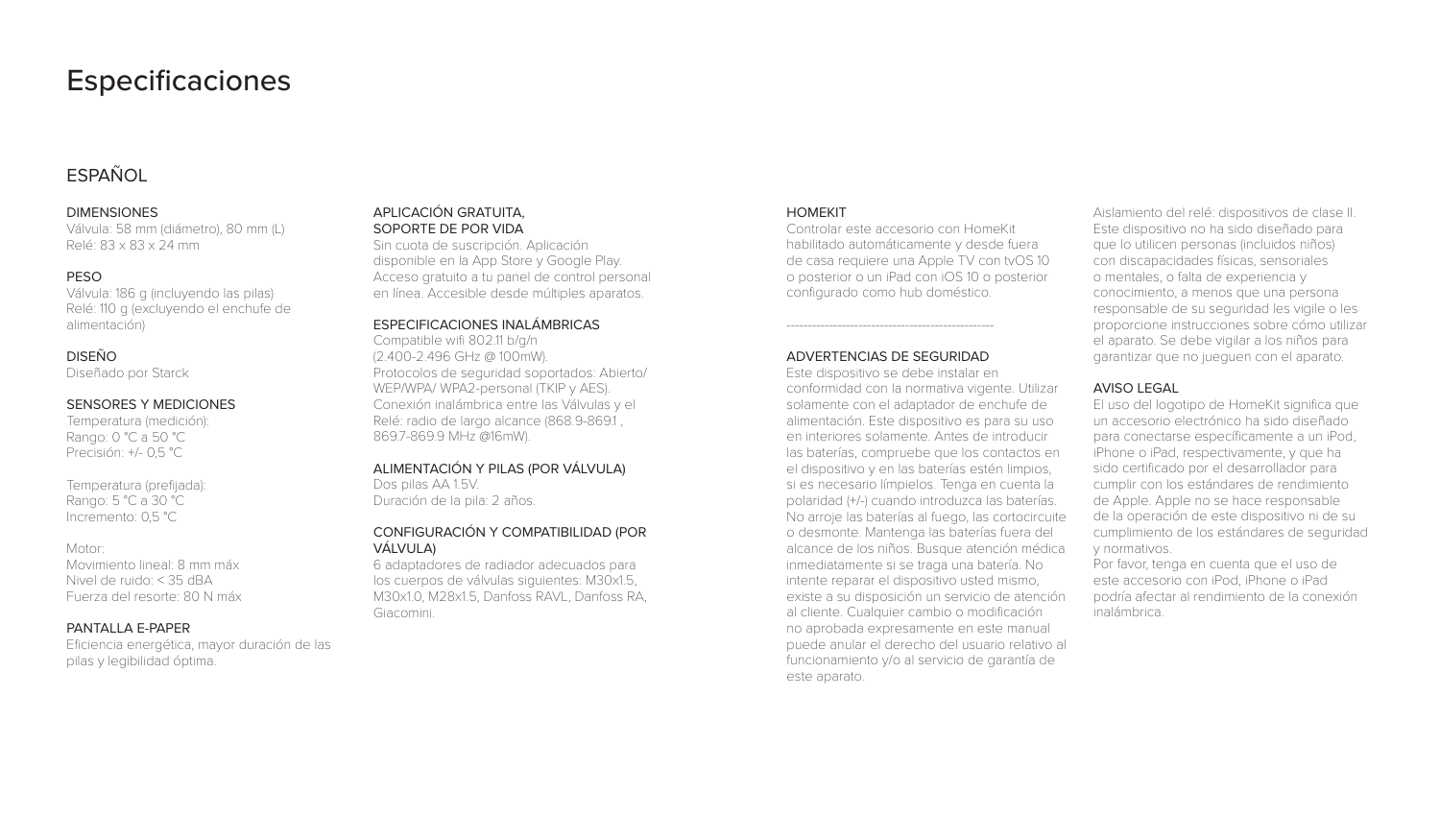# Specifiche

# ITALIANO

#### DIMENSIONI

Valvola: 58 mm (diametro), 80 mm (L) Relè: 83 x 83 x 24 mm

#### PESO

Valvola: 186 g (comprese le batterie) Relè: 110 g (esclusa la spina elettrica)

#### **DESIGN**

Disegnato da Starck

### SENSORI E MISURAZIONI

Temperatura (misurazione): Misure: da 0°C a 50°C Precisione: +/- 0,5°C

Temperatura (valore impostato): Misure: da 5°C a 30°C Incremento: 0,5°C

#### Motore:

Movimento lineare: 8 mm max Livello rumorosità: < 35 dBA Forza elastica: 80 N max

### DISPLAY E-PAPER

Efficienza energetica, durata batterie maggiore e leggibilità ottimale.

#### APP GRATUITA, SUPPORTO TECNICO A VITA

Senza costi di abbonamento. App disponibile su App Store e su Google Play. Accesso gratuito al tuo pannello di controllo personale online. Accessibile da diversi dispositivi.

### CARATTERISTICHE WIRELESS

compatibile con 802.11 b/g/n (2.400-2.496 GHz @ 100mW). Protocolli di sicurezza supportati: aperto/ WEP/WPA/WPA2-personal (TKIP e AES). Connessione wireless tra Valvole e Relè: radio a la lunga portata (868.9-869.1 , 869.7-869.9 MHz @16mW).

#### ALIMENTAZIONE E BATTERIE (PER VALVOLA)

Due batterie AA da 15V. Durata della batteria: 2 anni.

#### IMPOSTAZIONE E COMPATIBILITÀ (PER VALVOLA)

6 adattatori per termosifoni che possono essere utilizzati con le seguenti valvole: M30x1.5, M30x1.0, M28x1.5, Danfoss RAVL, Danfoss RA, Giacomini.

#### HOMEKIT

Controllare gli accessori per HomeKit automaticamente e lontano da casa richiede una Apple TV con tvOS 10 o versione successiva e un iPad con iOS 10 o versione successiva configurato come hub abitazione.

-------------------------------------------------

### AVVISI DI SICUREZZA

Questo dispositivo deve essere installato in base alle norme applicabili. Utilizzare solo con l'adattatore di alimentazione fornito. Questo dispositivo può essere utilizzato solo all'interno. Prima di inserire le pile, controllare che i contatti nel dispositivo e nelle pile siano puliti, se necessario pulirli. Rispettare la polarità (+/-) durante l'inserimento delle pile. Non gettare le pile nel fuoco, né cortocircuitarle o smontarle. Tenere i bambini lontano dalle pile. In caso di ingerimento delle pile, contattare immediatamente un medico. Non tentare di riparare il dispositivo: è disponibile il servizio clienti. Qualsiasi cambiamento o modifica a questa unità non espressamente approvata dall'ente responsabile della conformità può invalidare il diritto del cliente a usare il dispositivo o a far valere la garanzia sullo stesso. Isolamento relè: dispositivi di classe II.

Questo dispositivo non è destinato all'uso da parte di persone (compresi i bambini) con ridotte capacità fisiche, sensorie o mentali, o prive di esperienza o conoscenza, a meno che non siano supervisionati o istruiti da una persona responsabile della loro sicurezza sull'uso dell'apparecchio. I bambini devono essere controllati per assicurarsi che non giochino con il dispositivo.

### NOTA LEGALE

L'utilizzo del logo HomeKit significa che un accessorio elettronico è stato progettato per essere collegato specificatamente ad iPod, iPhone o iPad, rispettivamente, ed è stato certificato dallo sviluppatore per soddisfare gli standard Apple. Apple non è responsabile del funzionamento di questo dispositivo o della sua conformità agli standard normativi e di sicurezza. Si prega di notare che l'utilizzo di questo accessorio con iPod, iPhone o iPad può influire sulle prestazioni wireless.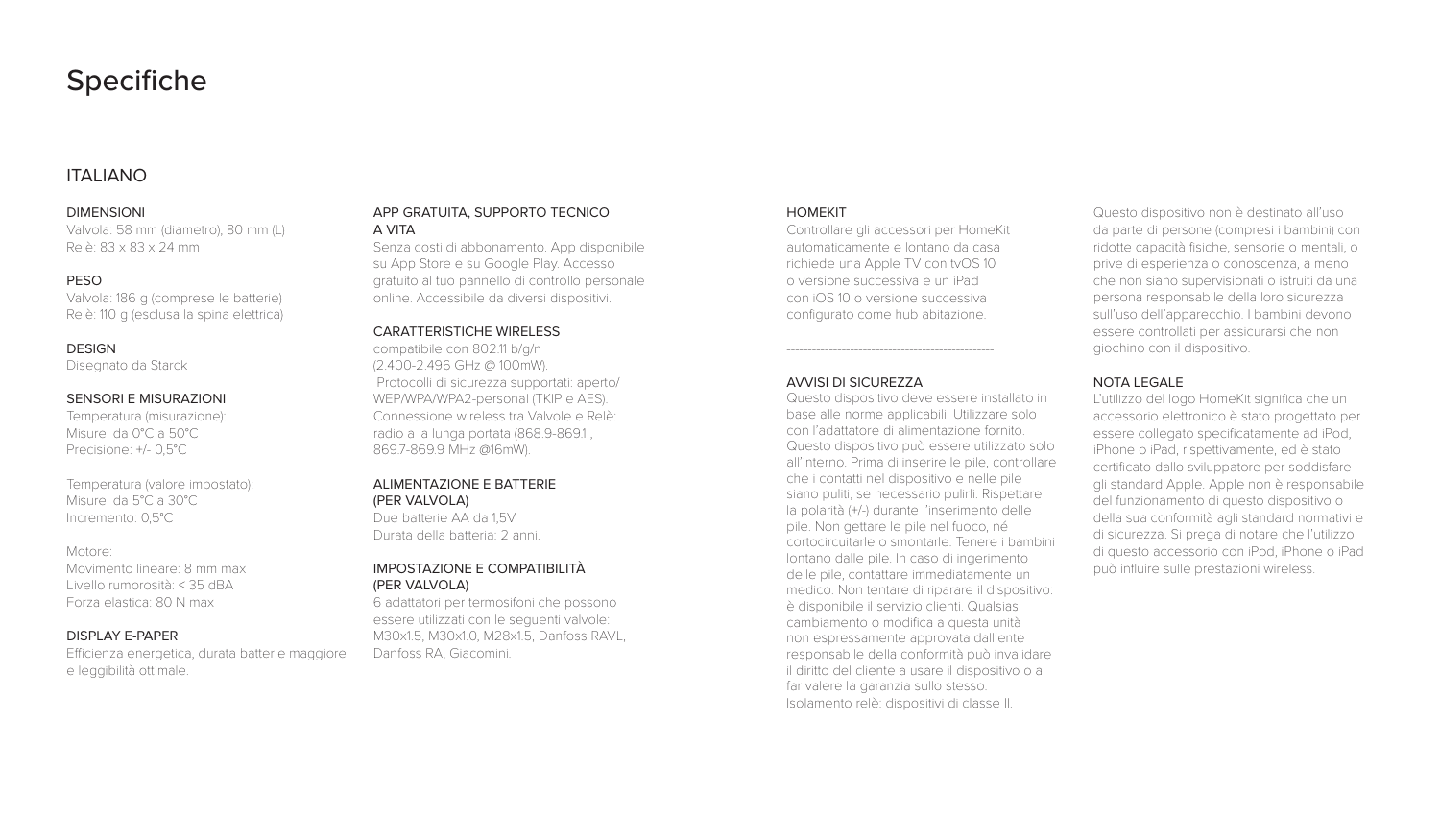# **Specificaties**

# NEDERLANDS

#### FORMAAT

Kraan: 58 mm (diameter), 80 mm (L) Relais: 83 x 83 x 24 mm

#### GEWICHT

Kraan: 186 g (inclusief batterijen) Relais: 110 g (exclusief de stekker)

#### **DESIGN**

Designed by Starck

#### SENSOREN EN METINGEN

Temperatuur (meting): Bereik: 0°C tot 50°C Nauwkeurigheid: +/- 0,5°C

Temperatuur (instelpunt): Bereik: 5°C tot 30°C Stappen: 0,5°C

#### Motor:

Lineaire beweging: 8 mm max Geluidsniveau: < 35 dBA Veerkracht: 80 N max

#### E-PAPER DISPLAY

Energie-efficiënt, langere levensduur batterij en optimale leesbaarheid.

#### GRATIS APP, LEVENSLANGE ONDERSTEUNING

Geen abonnementskosten. App beschikbaar in de App Store en op Google Play. Gratis toegang tot uw online persoonlijke dashboard. Beschikbaar vanaf verschillende toestellen.

### DRAADLOZE SPECIFICATIES

802.11 b/g/n compatibel (2.400-2.496 GHz @ 100mW). Ondersteunde beveiliging: Open/WEP/WPA/ WPA2-persoonlijk (TKIP en AES). Draadloze verbinding tussen de Radiatorkranen en het Relais: radiogolven met lang bereik (868.9-869.1 , 869.7-869.9 MHz @16mW).

#### STROOM EN BATTERIJEN (PER RADIATORKRAAN)

Twee 1,5 V AA-batterijen. Twee jaar levensduur batterij.

#### INSTELLING EN COMPATIBILITEIT (PER RADIATORKRAAN)

6 radiatoradapters geschikt voor gebruik met de volgende kraanbehuizingen: M30x1.5 M30x1.0, M28x1.5, Danfoss RAVL, Danfoss RA, Giacomini.

#### **HOMEKIT**

Om accessoires met een ingeschakelde HomeKit-functie automatisch te kunnen bedienen buitenshuis is een Apple TV met tvOS 10 of hoger of een iPad met iOS 10 of hoger nodig om in te stellen als thuishub.

# ------------------------------------------------- VEILIGHEIDSWAARSCHUWINGEN

Dit apparaat moet worden geïnstalleerd volgens de geldende normen. Gebruik alleen de meegeleverde stekker. Dit apparaat is alleen voor gebruik binnenshuis. Voordat u de batterijen plaatst, controleer of de contacten in het apparaat en op de batterijen schoon zijn, en indien nodig reinigen. Let op de polariteit (+/-) bij het plaatsen van de batterijen. Gooi de batterijen niet in het vuur, sluit ze niet kort en ontmantel ze niet. Houd kinderen uit de buurt van batterijen. Roep onmiddellijk medische hulp in wanneer een batterij is ingeslikt. Probeer niet om het apparaat zelf te repareren; Klantenservice is beschikbaar. Eventuele wijzigingen of aanpassingen aan deze eenheid die niet uitdrukkelijk zijn goedgekeurd door de partij die verantwoordelijk is voor de naleving, kan de bevoegdheid van de gebruiker om dit apparaat te bedienen komen te vervallen.

Relais isolatie: klasse II apparaten. Dit apparaat is niet bedoeld voor gebruik door personen (inclusief kinderen) met verminderde lichamelijke, zintuiglijke of verstandelijke vermogens, of gebrek aan ervaring en kennis, tenzij ze onder toezicht staan of geïnstrueerd worden over het gebruik van het apparaat door een persoon die verantwoordelijk is voor hun veiligheid. Kinderen moeten onder toezicht staan om ervoor te zorgen dat ze niet met het apparaat spelen.

#### JURIDISCHE MEDEDELING

Het gebruik van het logo HomeKit houdt in, dat een elektronisch accessoire ontworpen is om specifiek te worden verbonden met respectievelijk iPod, iPhone of iPad en door de ontwikkelaar gecertificeerd is wat betreft de overeenkomst met de prestatienormen van Apple. Apple is niet verantwoordelijk voor het functioneren van dit toestel of voor de overeenkomst met regelgeving en veiligheidsstandaarden.

Wij wijzen u erop dat het gebruik van dit accessoire met iPod, iPhone of iPad invloed kan uitoefenen op de werking van draadloze verbindingen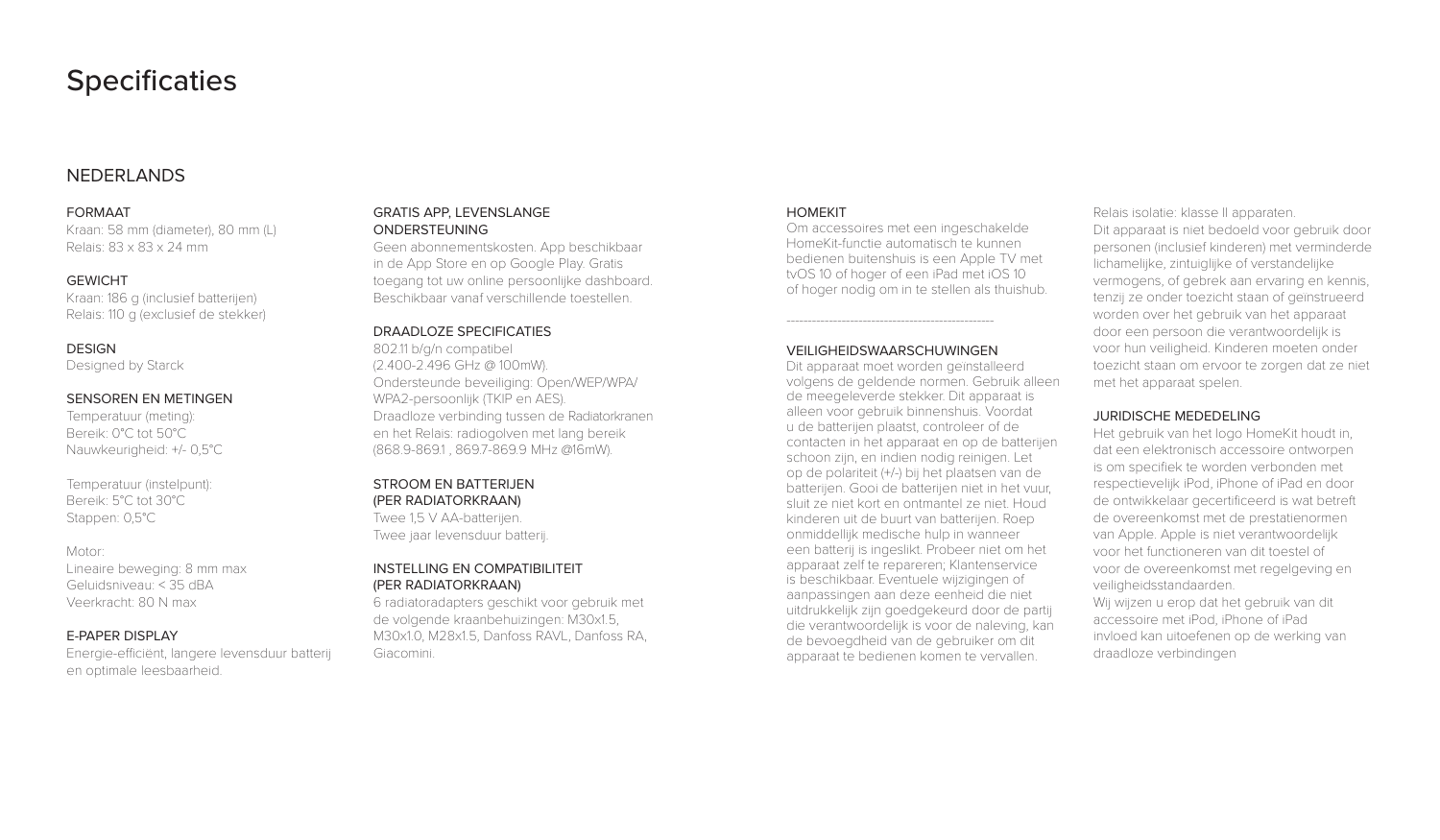# EU Declaration of Conformity

**Česky [Czech]** - Netatmo tímto prohlašuje, že tento NRV01/TPG01 je ve shodě se základními požadavky a dalšími příslušnými ustanoveními směrnice 2014/53/UE a ROHS 2011/65/ES. Originál EU prohlášení o shodě lze nalézt na http://www.netatmo.com/declaration/nvp.

**Dansk [Danish]** - Undertegnede Netatmo erklærer herved, at følgende udstyr NRV01/TPG01 overholder de væsentlige krav og øvrige relevante krav i direktiv 2014/53/UE og ROHS 2011/65/EF. Den oprindelige EU-overensstemmelseserklæringen kan findes på http://www.netatmo.com/declaration/nvp.

**Deutsch [German]** - Hiermit erklärt Netatmo, dass sich das Gerät NRV01/TPG01 in Übereinstimmung mit den grundlegenden Anforderungen und den übrigen einschlägigen Bestimmungen der Richtlinie 2014/53/UE und ROHS 2011/65/EG befindet. Die Original-EU-Konformitätserklärung finden Sie unter http://www.netatmo.com/declaration/nvp.

**Eesti [Estonian]** - Käesolevaga kinnitab Netatmo seadme NRV01/TPG01 vastavust direktiivi 2014/53/UE ja ROHS 2011/65/EÜ põhinõuetele ja nimetatud direktiivist tulenevatele teistele asjakohastele sätetele. Vastavusdeklaratsiooni tervikteksti saab veebilehelt http://www.netatmo.com/declaration/nvp.

**English** - Hereby, Netatmo declares that this NRV01/TPG01 is in compliance with the essential requirements and other relevant provisions of Directive 2014/53/UE and ROHS 2011/65/EC. The original EU declaration of conformity may be found at http://www.netatmo.com/declaration/nvp.

**Español [Spanish]** - Por medio de la presente Netatmo declara que el NRV01/TPG01 cumple con los requisitos esenciales y cualesquiera otras disposiciones aplicables o exigibles de la Directiva 2014/53/ UE y ROHS 2011/65/CE. El original de la declaración de conformidad UE se puede encontrar en http://www.netatmo.com/declaration/nvp.

**Ελληνική [Greek]** - Με tην παροyσα Netatmo δηλωνει οtι NRV01/TPG01 σyμμορφωνεtαι προσ tισ οyσιωδεισ απαιtησεισ και tισ λοιπεσ σxεtικεσ διαtαξεισ tησ οδηγιασ 2014/53/UE και ROHS 2011/65/EK. Μπορείτε να βρείτε ένα αντίγραφο της πλήρους δήλωσης συμμόρφωσης στη διεύθυνση http://www.netatmo.com/declaration/nvp.

**Français [French]** - Par la présente Netatmo déclare que l'appareil NRV01/TPG01 est conforme aux exigences essentielles et aux autres dispositions pertinentes de la directive 2014/53/UE et ROHS 2011/65/CE. La déclaration de conformité UE originelle est disponible sur http://www.netatmo.com/declaration/nvp.

**Hrvatski [Croatian]** - Ovime, Netatmo izjavljuje da je ovaj NRV01/TPG01 u skladu s osnovnim zahtjevima i drugim relevantnim odredbama Direktive 2014/53/UE i ROHS 2011/65/EC. Kopija pune Izjave o sukladnosti može se preuzeti na http://www.netatmo.com/declaration/nvp.

**Italiano [Italian]** - Con la presente Netatmo dichiara che questo NRV01/TPG01 è conforme ai requisiti essenziali ed alle altre disposizioni pertinenti stabilite dalla direttiva 2014/53/UE e ROHS 2011/65/CE. La dichiarazione di conformità UE originale si trova a http://www.netatmo.com/declaration/nvp.

**Latviski [Latvian]** - Ar šo Netatmo deklarē, ka NRV01/TPG01 atbilst Direktīvas 2014/53/UE un ROHS 2011/65/EK būtiskajām prasībām un citiem ar to saistītajiem noteikumiem. Pilnas atbilstības deklarācijas

kopiju var iegūt vietnē http://www.netatmo.com/declaration/nvp.

**Lietuvių [Lithuanian]** - Šiuo Netatmo deklaruoja, kad šis NRV01/TPG01 atitinka esminius reikalavimus ir kitas 2014/53/UE ir ROHS 2011/65/EB Direktyvos nuostatas. Originali EU atitikties deklaracija yra http://www.netatmo.com/declaration/nvp.

**Nederlands [Dutch]** - Hierbij verklaart Netatmo dat het toestel NRV01/TPG01 in overeenstemming is met de essentiële eisen en de andere relevante bepalingen van richtlijn 2014/53/UE en ROHS 2011/65/EG. De oorspronkelijke EU-verklaring van overeenstemming is te vinden op http://www.netatmo.com/declaration/nvp.

**Malti [Maltese]** - Hawnhekk, Netatmo, jiddikjara li dan NRV01/TPG01 jikkonforma mal-ħtiġijiet essenzjali u ma provvedimenti oħrajn relevanti li hemm fid-Dirrettiva 2014/53/UE u ROHS 2011/65/EC. Kopja tad-Dikjarazzjoni sħiħa ta 'konformità tista' tinkiseb fuq http://www.netatmo.com/declaration/nvp.

**Magyar [Hungarian]** - Alulírott, Netatmo nyilatkozom, hogy a NRV01/TPG01 megfelel a vonatkozó alapvetõ követelményeknek és az 2014/53/UE i ROHS 2011/65/EC irányelv egyéb elõírásainak. Az eredeti EU megfelelőségi nyilatkozat megtalálható a http://www.netatmo.com/declaration/nvp oldalon.

**Norsk [Norwegian]** - Erklærer herved Netatmo at dette NRV01/TPG01 er i samsvar med de grunnleggende krav og øvrige relevante krav i direktiv 2014/53/UE og ROHS 2011/65/EC. En kopi av den fullstendige samsvarserklæringen kan fås ved http://www.netatmo.com/declaration/nvp.

**Polski [Polish]** - Niniejszym Netatmo oświadcza, że NRV01/TPG01 jest zgodny z zasadniczymi wymogami oraz pozostałymi stosownymi postanowieniami Dyrektywy 2014/53/UE i ROHS 2011/65/EC. Kopię pełnej deklaracji zgodności można pobrać pod adresem http://www.netatmo.com/declaration/nvp.

**Svenska [Swedish]** - Härmed intygar Netatmo att denna NRV01/TPG01 står I överensstämmelse med de väsentliga egenskapskrav och övriga relevanta bestämmelser som framgår av direktiv 2014/53/UE och ROHS 2011/65/EG. En kopia av hela Konformitetsdeklarationen finns på http://www.netatmo.com/declaration/nvp.

**Português [Portuguese]** - Netatmo declara que este NRV01/TPG01 está conforme com os requisitos essenciais e outras disposições da Directiva 2014/53/UE e ROHS 2011/65/CE. Uma cópia completa da declaração de conformidade pode ser obtida em http://www.netatmo.com/declaration/nvp.

**Română [Romanian]** - Astfel, Netatmo declară că acest NRV01/TPG01 este în conformitate cu cerințele esențiale și alte prevederi relevante ale Directivei 2014/53/UE și ROHS anului 2011/65/ CE. O copie a declarației de conformitate completă poate fi obținută la http://www.netatmo.com/declaration/nvp.

**Slovensko [Slovenian]** - Netatmo izjavlja, da je ta NRV01/TPG01 v skladu z bistvenimi zahtevami in ostalimi relevantnimi določili direktive 2014/53/UE in ROHS 2011/65/ES. Kopijo celotne izjave o skladnosti najdete na spletni povezavi http://www.netatmo.com/declaration/nvp.

**Slovensky [Slovak]** - Netatmo týmto vyhlasuje, že NRV01/TPG01 spĺňa základné požiadavky a všetky príslušné ustanovenia Smernice 2014/53/UE a ROHS 2011/65/ES. Úplné znenie Vyhlásenia o zhode nájdete na webovej stránke http://www.netatmo.com/declaration/nvp.

**Suomi [Finnish]** - Netatmo vakuuttaa täten että NRV01/TPG01 tyyppinen laite on direktiivin 2014/53/UE ja ROHS 2011/65/EY oleellisten vaatimusten ja sitä koskevien direktiivin muiden ehtojen mukainen. Alkuperäinen EU-vaatimustenmukaisuusvakuutus on osoitteesta http://www.netatmo.com/declaration/nvp.

**Türkçe [Turkish]** - Netatmo, bu NRV01/TPG01'in 2014/53/UE ve ROHS 2011/65/EC Yönetmeliğinin temel şartlarına ve diğer ilgili hükümlerine uygun olduğunu beyan eder. Tam uygunluk beyanının bir kopyası http://www.netatmo.com/declaration/nvp adresinden edinilebilir.

**български [Bulgarian]** - С настоящото Netatmo декларира, че това NRV01/TPG01 е в съответствие със съществените изисквания и другите приложими разпоредби на Директива 2014/53/UE и ROHS 2011/65/ЕC. Копие от пълния декларацията за съответствие може да бъде получена на http://www.netatmo.com/declaration/nvp.

Netatmo SAS – 93, rue Nationale – 92100 Boulogne-Billancourt



Boulogne-Billancourt, 12/06/2017 Frédéric POTTER